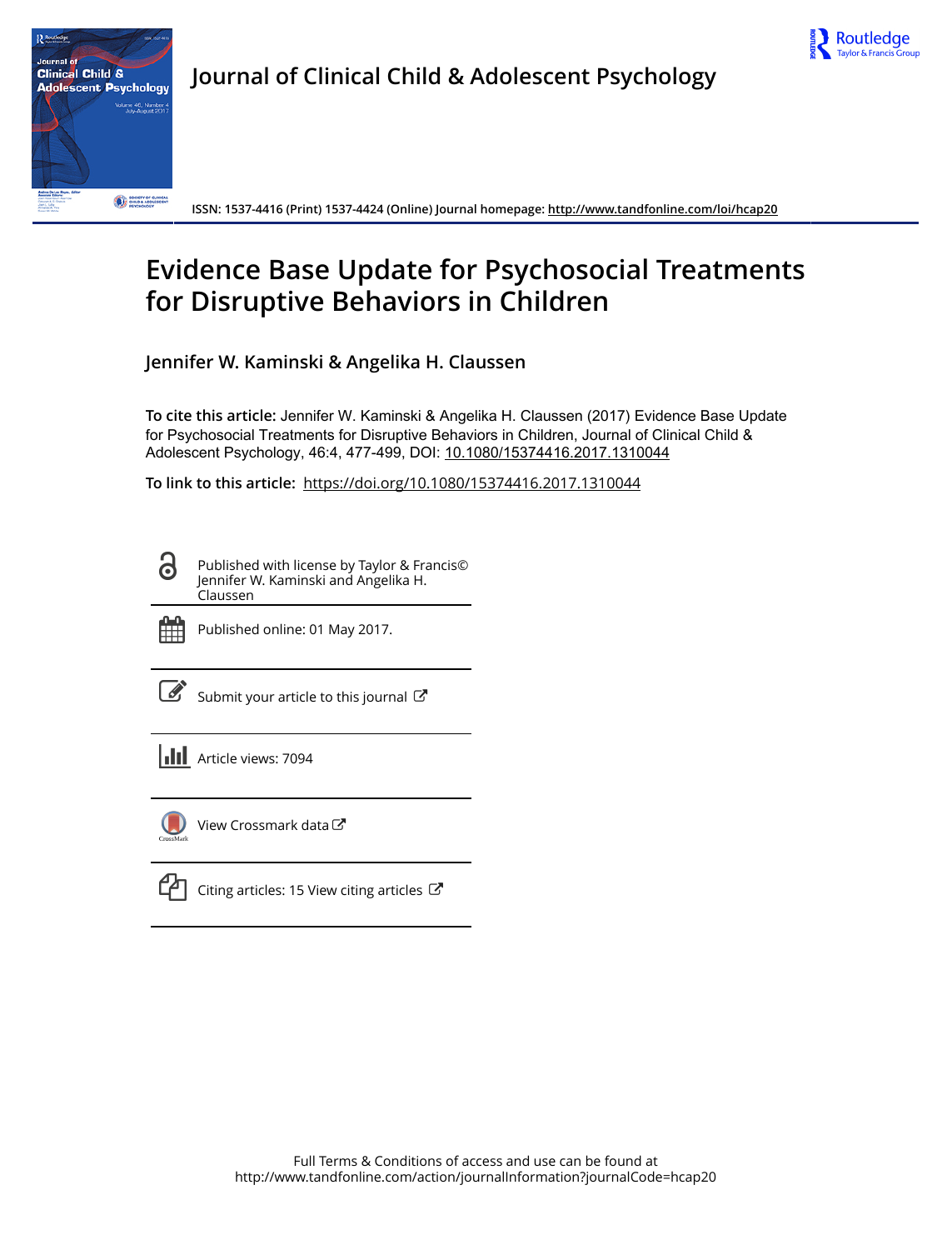

# EVIDENCE BASE UPDATE

# Evidence Base Update for Psychosocial Treatments for Disruptive Behaviors in Children

Jennifer W. Kaminski**n** and Angelika H. Claussen

National Center on Birth Defects and Developmental Disabilities, Centers for Disease Control and Prevention

This article reviews the state of the science on psychosocial treatments for disruptive behaviors in children, as an update to Eyberg, Nelson, and Boggs (2008). We followed procedures for literature searching, study inclusion, and treatment classification as laid out in Southam-Gerow and Prinstein (2014), focusing on treatments for children 12 years of age and younger. Two treatments (group parent behavior therapy, and individual parent behavior therapy with child participation) had sufficient empirical support to be classified as well-established treatments. Thirteen other tretments were classified as probably efficacious. Substantial variability in effectiveness of different programs within the same treatment family has been previously documented; thus, a particular level of evidence might not hold true for every individual program in a treatment family. Systematic investigations of implementation, dissemination, and uptake are needed to ensure that children and families have access to effective treatments. Investigations into how to blend the strengths of the effective approaches into even more effective treatment might also lead to greater impact.

Disruptive behavior disorders (DBDs) are a set of disorders characterized by a range of symptoms that put the individual frequently at odds with peers, family members, and authority figures. The two most common diagnoses for DBDs are oppositional defiant disorder (ODD) and conduct disorder (CD). ODD manifests as a pattern of developmentally inappropriate, negative, aggressive, and defiant behavior that occurs for 6 months or longer (American Psychiatric Association, [2013](#page-20-0)). CD has a more targeted set of behaviors that consistently ignore the basic rights of others and violate social norms and rules (American Psychiatric Association, [2013\)](#page-20-0). In 2007–08, the National Survey of Children's Health asked parents whether a doctor or other health care provider had told them that the child had behavioral or conduct problems such as ODD or CD. In

2007–08, 4.6% of children 3–17 years of age (approximately 2.8 million children) had a parent-reported history of a behavioral or conduct problem such as ODD or CD, with an estimated 3.5% (or approximately 2.2 million children) reported as currently having a behavioral or conduct problem (Perou et al., [2013](#page-22-0)). These data do not include children who have high levels of disruptive behaviors but have not received a DBD diagnosis.

Although some acting out, aggression, defiance, and rulebreaking behaviors are common among typically developing children, especially at younger ages, extreme and persistent disruptive behaviors put children at high risk of impairment and dysfunction in childhood and negative outcomes later in life. ODD tends to occur at younger ages than CD, with an estimated 30% of children diagnosed with ODD later being diagnosed with CD (Connor, [2002;](#page-21-0) Loeber, Burke, Lahey, Winters, & Zera, [2000\)](#page-22-0). Among those diagnosed with CD, about 40% go on to have antisocial personality or other personality disorders (Zoccolillo, Pickles, Quinton, & Rutter, [1992](#page-23-0)). In a reanalysis of data from six longitudinal studies from the United States, Canada, and New Zealand, Broidy and colleagues [\(2003\)](#page-21-0) reported that for boys, aggressive and nonaggressive conduct problems in childhood significantly increased the risk of violent and nonviolent delinquency in adolescence. The same pattern was not confirmed for girls, though the authors

<sup>©</sup> Jennifer W. Kaminski and Angelika H. Claussen

This is an Open Access article distributed under the terms of the Creative Commons Attribution-NonCommercial-NoDerivatives License ([http://creative](http://creativecommons.org/licenses/by-nc-nd/4.0/) [commons.org/licenses/by-nc-nd/4.0/](http://creativecommons.org/licenses/by-nc-nd/4.0/)), which permits non-commercial re-use, distribution, and reproduction in any medium, provided the original work is properly cited, and is not altered, transformed, or built upon in any way.

Correspondence should be addressed to Jennifer W. Kaminski, National Center on Birth Defects and Developmental Disabilities, Centers for Disease Control and Prevention, 4770 Buford Highway NE, MS-E88, Atlanta, GA 30341. E-mail: jkaminski@cdc.gov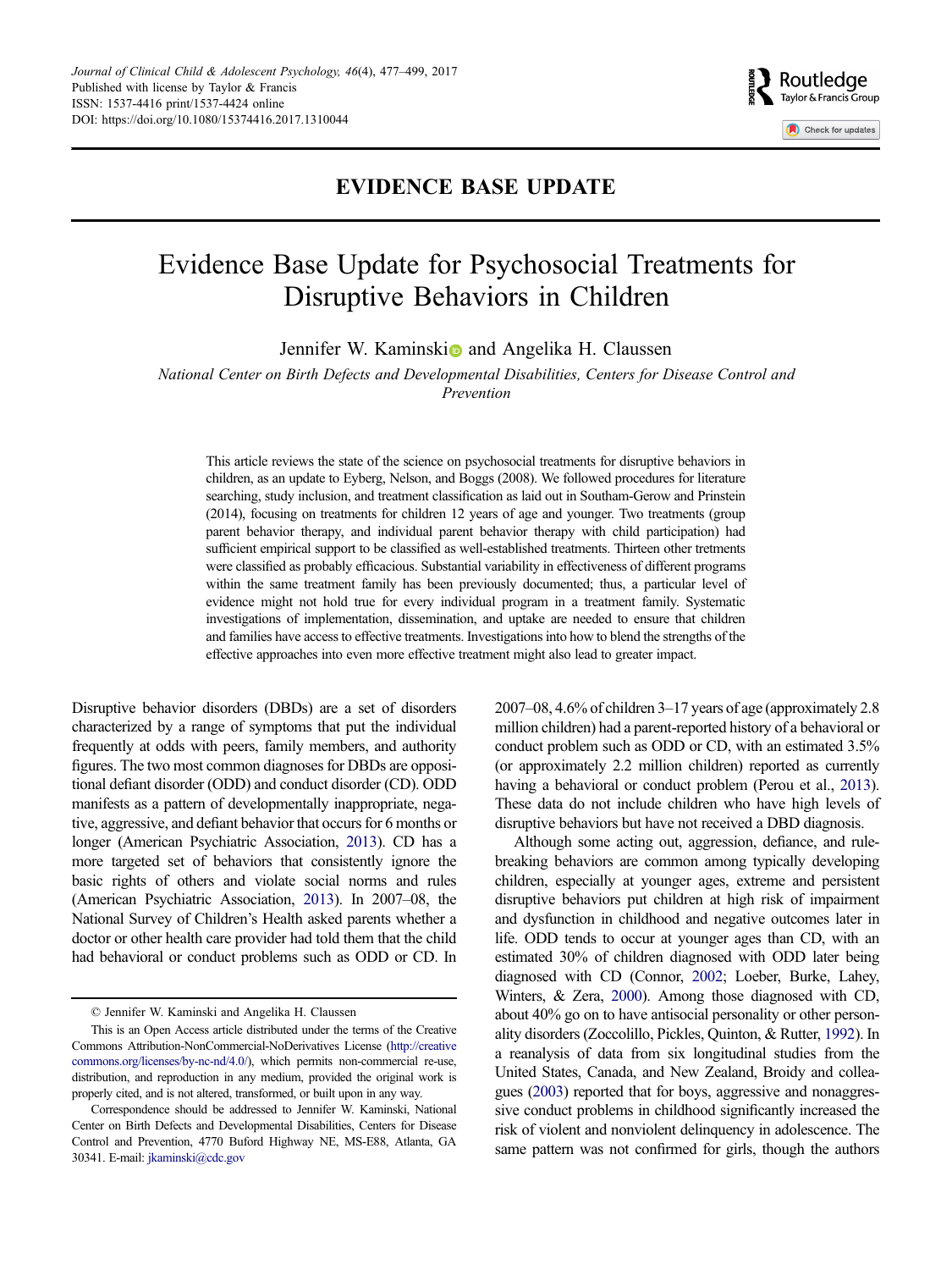noted that girls have much lower rates of delinquent behavior than boys. Based on data from the Inner London longitudinal study, children who had CD at age 10 cost 10 times more in public services through age 28 than children without CD at age 10 (Scott, Knapp, Henderson, & Maughan, [2001\)](#page-23-0).

Given the substantial impact of disruptive behaviors at the level of individual, family, and society, it is important that children receive treatments that have measurable and longterm functional impacts. The American Academy of Child and Adolescent Psychiatry (AACAP) has published psychiatric practice parameters for treatment of ODD and CD, although the parameters for CD have not been revised in nearly two decades (Steiner, [1997\)](#page-23-0). For CD, child and adolescent psychiatrists are advised to treat comorbid disorders; use family interventions such as parent guidance, training, and family therapy; and provide individual or group therapy, with a preference for a combined behavioral and explorative approach. Social skills training is recommended as a supplement, and other interventions with peers, the school, and other community services should be considered as indicated (Steiner, [1997\)](#page-23-0). The practice parameter for ODD, which was supported by AACAP's highest recommendation of "Minimal Standards," guides the clinician to consider parent intervention based on one of seven empirically tested behavioral parent therapies, with medication potentially helpful as an adjunct to other treatment (Steiner & Remsing, [2007\)](#page-23-0). Psychosocial treatments are thus recommended for both diagnosed conditions.

Although there is considerable research investigating the effects of psychosocial treatments for DBDs, available systematic summaries of evidence across studies do not include current evidence. Brestan and Eyberg [\(1998](#page-21-0)) and Eyberg, Nelson, and Boggs [\(2008\)](#page-21-0) published evidence reviews of psychosocial treatments for children with DBDs. Both previous reviews reported that programs in the Parent Management Training Oregon model (based on Patterson and Gullion's [1968](#page-22-0) manual Living with Children) reached the level of a well-established treatment. The Incredible Years Parent Training program (e.g., Webster-Stratton, Reid, & Hammond, [2004](#page-23-0)) was erroneously listed as well-established in 1998 due to a coding error. However, the 2008 review corrected this and rated it as probably efficacious, along with 14 other treatment programs.

This article updates the two previous reviews of evidencebased psychosocial treatments for children with DBDs (Brestan & Eyberg, [1998](#page-21-0); Eyberg et al., [2008\)](#page-21-0), focusing on children up to 12 years of age. In addition to including studies published since the 2008 review, this update follows a new directive for Society for Clinical Child and Adolescent Psychology Evidence Base Updates (Southam-Gerow & Prinstein, [2014\)](#page-23-0) to review the evidence on treatment families (e.g., group-delivered parent behavior therapy, individual child behavior therapy) rather than brand-name programs. The formerly used brand-name program approach to an evidence-based review had the advantage of assisting individuals, referring health care providers, or therapists in choosing among the many available treatment programs. The newer, more generic treatment family approach identifies

the common factors across treatment programs based on their approach, which can inform larger policy-based decisions about the types of approaches likely to be effective on a broader population scale. Information about the effectiveness of programs in a treatment family may also help achieve the goals of comprehensive geographic coverage and saturation of services, which individual programs have not been able to achieve except in limited state or local areas. As well, when named programs are not available, treatment family descriptions can help parents and referring providers select among available services in their area, choosing the ones consistent with the treatment family or families for which there is strongest evidence. Finally, individual therapists who are not trained in a particular program model can use these treatment family descriptions to identify which of the general treatment approaches in which they have been trained are most likely to be effective for their clients. Thus, evidentiary reviews of treatment families have much to offer the field.

We followed procedures and criteria established in publications by Chambless and colleagues (Chambless et al., [1998;](#page-21-0) Chambless et al., [1996\)](#page-21-0) for the Society for Clinical Child and Adolescent Psychology and updated by Southam-Gerow and Prinstein [\(2014](#page-23-0)). The review protocol involved two steps: (a) determining the body of sufficiently well-conducted studies to be included in the review and (b) aggregating findings from the well-conducted studies to evaluate the level of evidence supporting each treatment family.

# METHODS

## Literature Search

Construction of the pool of studies to be considered for inclusion began with all studies in the 1998 and 2008 reviews. Following the procedures reported in 2008, we then conducted Medline and PsycINFO searches of peer-reviewed journals from 2007 to October 2016 using search strings with the combination of "oppositional defiant disorder," "conduct disorder," "aggression," "disruptive behavior disorder," "child behavior disorder," or "behavior problem" with "treatment" or "therapy," limiting to journal articles published in English. We additionally conducted the search using the alternate spelling of "behaviour" to ensure that studies of non-U.S. origin were captured. We next also searched the tables of contents from the sets of journals listed in the 2008 review: Behavior Modification, Behaviour Research and Therapy, Behavior Therapy, Child and Family Behavior Therapy, Child Development, Cognitive Therapy and Research, Journal of Clinical Psychology, Journal of Abnormal Child Psychology, Development and Psychopathology, Journal of Applied Behavior Analysis, Journal of Child Psychology and Psychiatry, Journal of Clinical Child and Adolescent Psychology, Journal of Consulting and Clinical Psychology, Journal of Counseling Psychology, Journal of the American Academy of Child and Adolescent Psychiatry, and Prevention Science.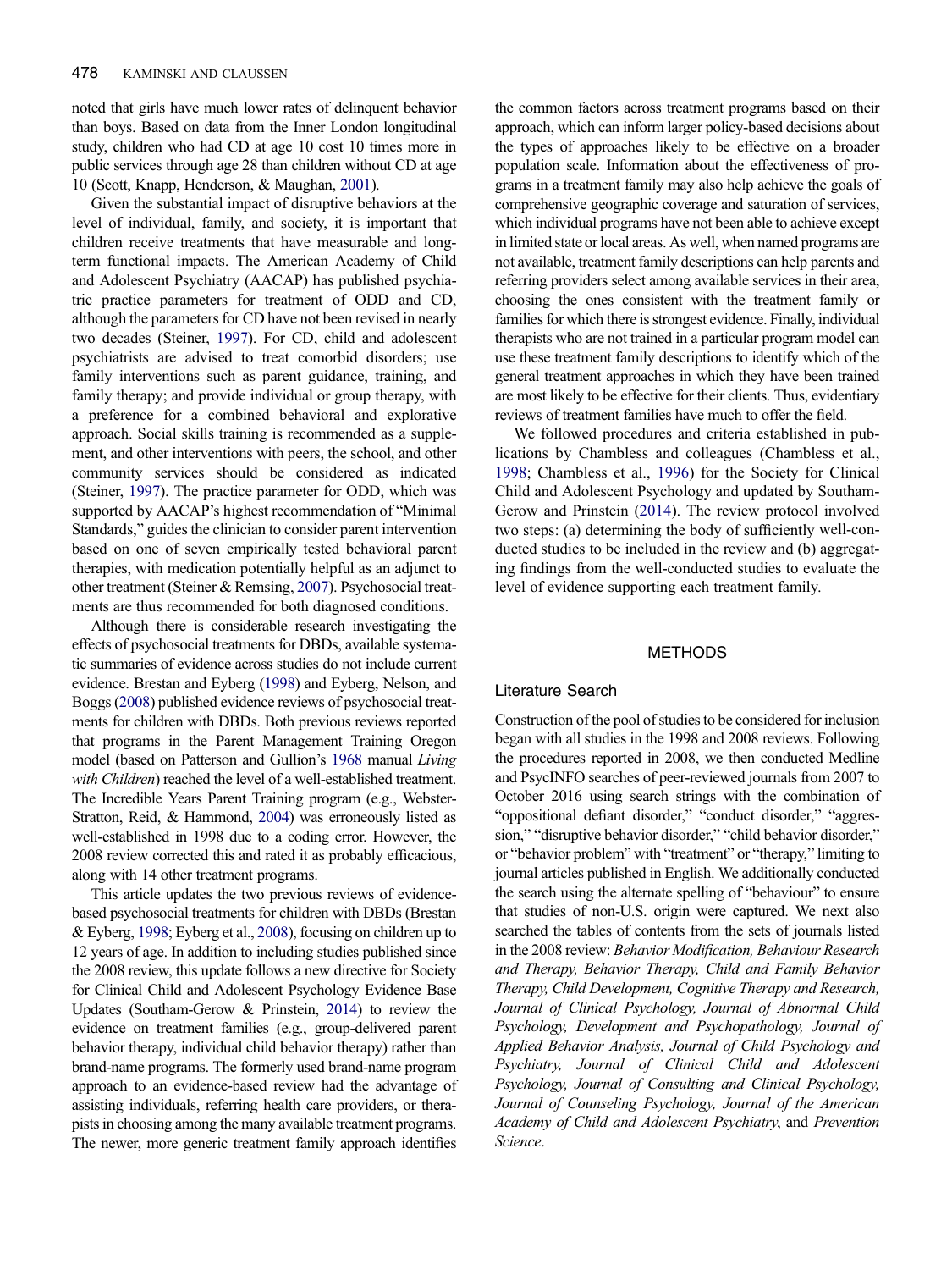#### Identification of Eligible Studies

This review focuses on psychosocial treatments for children 12 years of age and younger. The Evidence Base Update for ages 12 and older is presented in a separate review (McCart & Sheidow, [2016](#page-22-0)). Studies with an upper child age of 13 years or older were included in the present review only if the majority of children were younger than age 13 (e.g., the age range was 3–13, with a mean age of 8 years). All research designs were eligible for inclusion at this stage, as nonrandomized designs or a sizable number of single-group studies could result in classification per the Chambless and colleagues' (Chambless et al., [1998](#page-21-0); Chambless et al., [1996\)](#page-21-0) criteria. Duplicate reports from studies of the same sample were removed from consideration, such that only one report on disruptive behavior outcomes for a particular sample of children was included. Per the Evidence Base Update guidelines (Southam-Gerow et al., [2014](#page-23-0)), eligible studies were those that investigated the effects of a manualized psychosocial treatment on outcomes of children with identified disruptive behavior problems (based on clear behavioral cutoffs or diagnosis), using reliable and valid measures, with an adequate sample size and appropriate analyses to detect effects.

- To qualify for the manualized treatment requirement, treatment manuals or protocols could take different forms (e.g., manuals for therapists to follow; curriculum materials designed to be self-administered online) but needed to be essentially the same for all participants. Thus, programs that involved designing a treatment plan for a particular child or parent based on a process of family goal-setting and selection of intervention approaches were excluded.
- Each study needed to have applied participant inclusion criteria based on the behaviors specified for change (i.e., oppositional behaviors and/or conduct problems), such as a diagnosis of ODD or CD, exceeding clinical cutoffs for established behavior problem measures, or referral for treatment of conduct problems. As in Eyberg et al. ([2008\)](#page-21-0), studies focusing exclusively or mainly on children with attention deficit hyperactivity disorder (ADHD) were excluded (see Evans, Owens, & Bunford, [2014](#page-21-0), for the Evidence Base Update on psychosocial treatments for ADHD specifically). Studies that allowed for children with comorbid ADHD were included. Studies that offered treatment generally to parents who had expressed concerns over their child's behavior, without formal screening or assessment of those children, were excluded. Also excluded were studies with samples specifically of disruptive behaviors comorbid with developmental disabilities.
- The criterion for "reliable and valid" outcome assessments was not previously operationalized by Eyberg

and colleagues (Brestan & Eyberg, [1998](#page-21-0); Eyberg et al., [2008\)](#page-21-0). In reviewing the current set of studies, all measures of disruptive behaviors had been previously used in a published study, and none raised concerns from the current authors about validity. Most measures were used by multiple eligible studies by different investigators. Thus, no studies were excluded based on this criterion.

• Similarly, no studies were excluded based on sample size alone. Although Eyberg et al. [\(2008](#page-21-0)) stated "an arbitrary cutoff" of 12 participants per group, one study included in that review (Christensen, Johnson, Phillips, & Glasgow, [1980](#page-21-0)) did not reach that criterion. Hence we included all studies regardless of sample size. Analyses were considered appropriate if the study reported conventional statistics used to assess group differences at posttest (e.g., analysis of covariance using pretest scores as covariates, repeated-measures analysis of variance). Analyses that aggregated two or more treatment groups and compared to a no-treatment group, and therefore the results did not necessarily reflect the effect of either single treatment group individually, were not appropriate for inclusion in this review. Analyses comparing those who completed treatment to those who dropped out, or only examined the effects of dosage or participation on outcomes, were also excluded.

# Treatment Family Categorization

From the pool of 64 eligible studies, six broad categories of treatment approaches emerged, each of which included variants on whether there were additional participants in treatment and on how treatment was delivered.

The first category is parent behavior therapy. A treatment approach was classified as parent behavior therapy if the intent was to teach the parent(s) to be more effective behavioral reinforcers, in line with a behavioral treatment orientation. This type of therapy typically has a dual focus on (a) strengthening the parent–child relationship so that the child is more motivated to behave in the way that the parent wants, and (b) providing the parents with more effective child behavior management strategies (Hanf, [1969](#page-21-0)). Treatments of this type are often described as based on social learning principles, that is, that positive reinforcement (attending to desirable behaviors) and withholding positive reinforcement (planned ignoring or time-out for undesirable behaviors) increase the child's socially acceptable behaviors and decrease aggressive and oppositional behaviors. Relationship-enhancing strategies may include providing the child with positive attention, engaging in joint activities, and communication skills that convey to the child that the parent understands and wants to provide for the child's needs. Specific child behavior management strategies that are taught might include setting and clearly communicating developmentally appropriate limits and rules, selecting and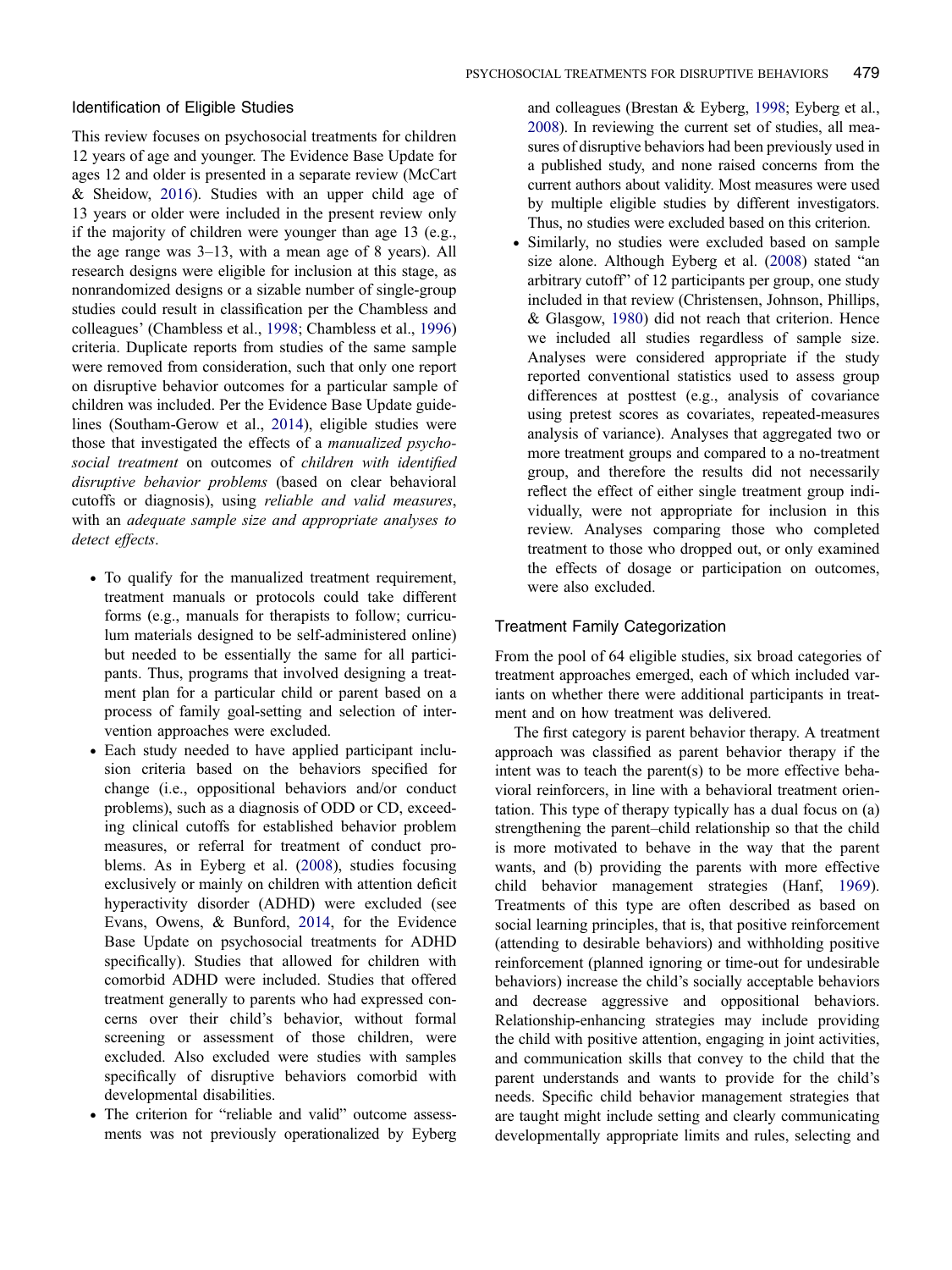enforcing effective consequences for difficult behaviors, and preventing misbehavior. Parent behavior therapy can be delivered in groups, to parents individually with or without child participation, and via self-directed methods (e.g., bibliotherapy or computer assisted).

The second category is child behavior therapy. A treatment approach was classified as child behavior therapy if a therapist interacted directly with the child or children to teach appropriate social skills. The theoretic orientation of treatment typically involves cognitive behavioral techniques of helping the child identify and understand their emotions and behavioral triggers, evaluate ambiguous or threatening social situations, and select appropriate behavioral responses. Similar to parent behavior therapy, child behavior therapy is based on social learning principles and positive reinforcement, but the therapist interacts directly with the child. Therapists often use modeling, role-plays, and behavior charts (with or without a token reward system) to teach and reinforce child behaviors. Specific skills taught to the child might include emotion regulation (e.g., relaxation, anger management), perspective taking, conflict resolution, and how to make friends or enter peer group activities. Child behavior therapy can be delivered individually or to groups of children, with or without parent participation.

The third category is teacher training. Teacher training for DBDs also follows behavioral principles but focuses on classroom/group behavior management strategies and (similar to parent behavior therapy), making the teacher a more effective reinforcer of children's behavior. Classroom behavior management strategies might have included visual cues to children about their behavior (e.g., token reward systems) and preventive strategies (e.g., providing children with forewarnings before activity transitions). This type of training might or might not include helping the teacher to teach social problem-solving skills directly to children.

The fourth category is parent-focused therapy. This classification was used for treatments that focused primarily on parents' emotions, attitudes, or boundaries. Some were described by their developers as "client-centered" or "emotion-focused," which target the parents' emotion awareness and regulation, and attitudes and perceptions about their child, rather than behaviors. The stated goals of these therapies are to address the underlying emotional or psychological issues within the parent, which are then assumed to translate into more positive parenting and fewer child behavior problems. Specific skills to be taught could include emotion regulation (e.g., relaxation, anger management), perspective taking, empathy, and knowledge of and attitudes about children's behavior. Other parent-focused programs targeted dysfunctional family processes and structures with the goal of reestablishing boundaries that were either too rigid or too enmeshed. Parent-focused therapy can be delivered individually or in groups, with or without child participation.

The fifth category is child-centered play therapy. This classification was used when the therapist meets with the child or children, with the goal of providing a close, supportive relationship for the child. According to developers of this type of program, the goal is for the therapist to provide nondirective positive regard, warmth, and empathy to the child; help the child express feelings; and provide the child a "safe" space through which to explore and work through negative emotions. The assumption is that by consistently providing this nurturing relationship, the child's behavior will naturally improve. This type of nonbehavioral child therapy typically does not involve the parent(s) but can be delivered individually or to groups of children.

The sixth category is family problem-solving training. This treatment engages the parent(s), child, and siblings in a problem-solving process to build the family's ability to collaboratively resolve issues resulting from oppositional behavior. The process involves teaching the family how to identify unsolved problems contributing to oppositional behavior, how to prioritize which problems most need addressing, and how to collaboratively resolve the problem.

In addition to these six broad categories, four adjunct modules that have been tested in combination with them were identified. None of these four would be considered a stand-alone psychosocial treatment for DBDs as defined for the purposes of this review. They are included here only as modules that were used or tested as add-ons to the core modes of treatment just presented. By allowing combinations of core treatment modes and adjunct modules to define treatment families, treatments that differed by an adjunct module (e.g., "individual parent behavior therapy with child participation" and "individual parent behavior therapy with child participation  $+$  addressing parent mental health needs"; Sanders, Markie-Dadds, Tully, & Bor, [2000](#page-22-0)) could be reviewed as separate treatment families.

The first module is school consultation. This component involved communication between the therapist and the child's school to discuss specific behavioral or educational concerns and identify and enact potential solutions.

The second module is addressing parental mental health needs. Several parent behavior therapy programs have sought to enhance effectiveness by the addition of modules to address specific psychological or behavioral issues identified in the parents, such as depression, anger, stress, and partner discord or violence.

The third module is case management. This module incorporated concrete, instrumental assistance or referrals to help families manage challenges with basic necessities (e.g., adequate food, housing, and medical care) and mental health needs.

The fourth module is medication review. This module was described as assessing the appropriateness of medication for the child, weighing the benefits and risks, and prescribing medication if warranted for behavioral issues. Many of the treatments reviewed here included children who were already taking medication for ADHD or other behavioral issues, and a medication review was likely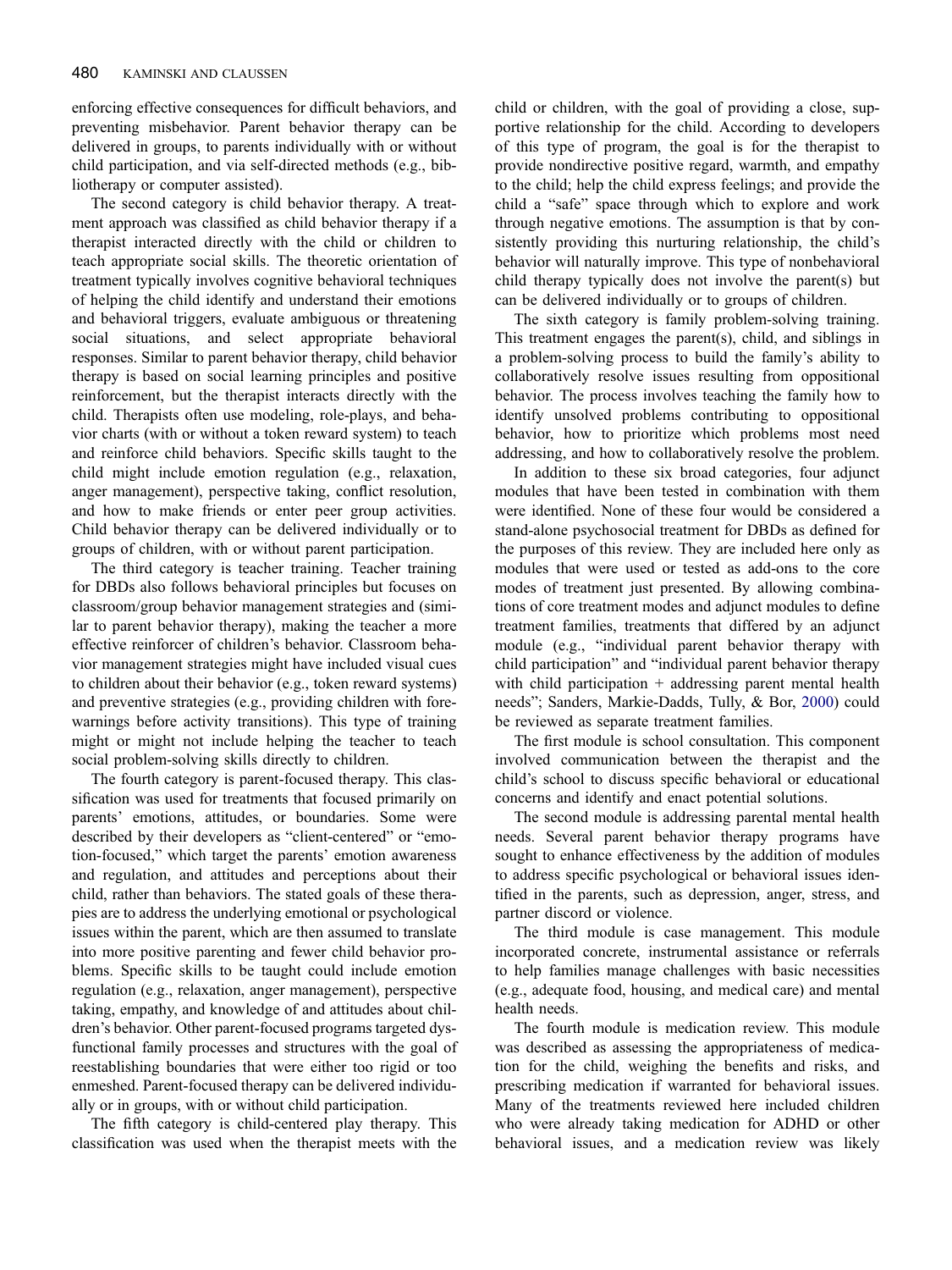previously conducted for those children. However, a treatment was classified as containing this module only if every child in the treatment group was reviewed for medication as a part of the treatment program.

Using the six core treatment modes, delivery variants on those modes (e.g., individual or group delivery; parent behavior therapy with or without child participation), and the four adjunct modules, 26 distinct treatment families were identified for this review. For 15 of the treatment families, there was only a single treatment modality (e.g., individual child behavior therapy with parent participation). The remaining 11 treatment families were multimodal (e.g., group parent behavior therapy plus group child behavior therapy).

# Application of the Evidence-Based Ratings

Two additional study design characteristics had to be classified for each study prior to application of the rating criteria. The first characteristic was the type of comparison group, according to categories outlined in the Evidence Base Update criteria: no-treatment group, waitlist group, placebo group, other treatment, or a well-established treatment. Multiarm studies (e.g., a three-arm study with a notreatment group, a treatment group, and an alternate treatment group) were eligible for inclusion as specific twogroup comparisons (e.g., as a treatment vs. no-treatment study and as a treatment vs. alternate treatment study), and thus a single publication could provide information about more than one type of research design. Within-study comparisons that amounted to dismantling studies (e.g., Treatment A vs. one component of Treatment A), additive studies (e.g., existing disruptive behavior treatment alone vs. existing disruptive behavior treatment plus Treatment A), or comparison of the same treatment delivered in different contexts (e.g., clinic vs. community setting) were excluded, as the Evidence Base Update criteria do not accommodate those study designs. The second study design characteristic was whether random assignment was used. Studies that randomly assigned preexisting groups (e.g., classrooms) were counted as having used random assignment only if statistical analyses accounted for clustering, such as through multilevel modeling. Studies that randomly assigned individuals and treated in a group format were not required to account for clustering in statistical analyses.

Finally, for each eligible comparison within a study (e.g., Treatment A vs. no treatment), reported outcomes on disruptive behavior measures were tallied for each set of group comparisons to determine how many outcomes within each study favored the treatment group, how many favored the comparison group, and how many failed to reveal a significant group difference. Only immediate posttreatment results (i.e., based on data collected within 1 month of the end of treatment) were included. As laid out in Eyberg et al. [\(2008](#page-21-0)), a treatment was considered superior if half or more of the relevant disruptive behavior measures

evidenced significant effects in favor of the treatment group. A treatment was considered inferior if half or more of the relevant disruptive behavior measures evidenced significant effects in favor of the comparison group. For any other pattern of results, the treatment and comparison group were considered equivalent.

Within the 26 treatment families, the Evidence Base Update criteria ([Table 1](#page-6-0)) were then applied to determine the level of evidence to support each treatment family. Treatments that were superior to psychological placebo or another active treatment, or equivalent to an already well-established treatment, in at least two independent settings by two independent teams achieved the highest rating of "well-established treatment." The second level, "probably efficacious," was applied when a treatment had been shown superior to a waitlist (i.e., no treatment) control group in at least two studies, or when it had been shown to be superior to another treatment or equivalent to a well-established treatment in one study or in multiple studies by nonindependent teams of researchers. Level 3 "possibly efficacious" treatments were those with at least one study documenting superiority over a waitlist/no-treatment control group, or two or more nonrandomized but otherwise methodologically strong studies. Treatments that had not yet been published with methodologically rigorous designs attained the label "experimental treatments" Southam-Gerow and Prinstein ([2014\)](#page-23-0) added a fifth level reserved for treatments for which the evidence had been negative—"treatments of questionable efficacy"—which was not applicable to any treatment families in this review.

# RESULTS

[Table 2](#page-7-0) shows the set of 64 studies composing the eligible evidence base for this review, along with descriptive information about the evaluation design, sample, and treatment. Some studies contributed potentially classifiable information about more than one treatment family (e.g., group parent behavior therapy and self-directed parent behavior therapy). Some studies or group comparisons, although eligible for the review, did not contribute critical information in classifying the level of evidence. For example, when there were sufficient numbers of studies comparing a particular treatment family to placebo or alternate treatment to achieve well-established status, studies comparing that treatment family to no treatment became irrelevant. All eligible studies are included in [Table 2,](#page-7-0) even if they did not contribute to final classifications, to provide full information for future reviews. [Table 3](#page-13-0) includes only the studies that contributed to classifying the level of evidence for a treatment family.

# Leveling of Treatments

Of the 26 treatment families, 23 had sufficient evidence to meet the leveling criteria. Two treatment families achieved the highest distinction of well-established treatments: group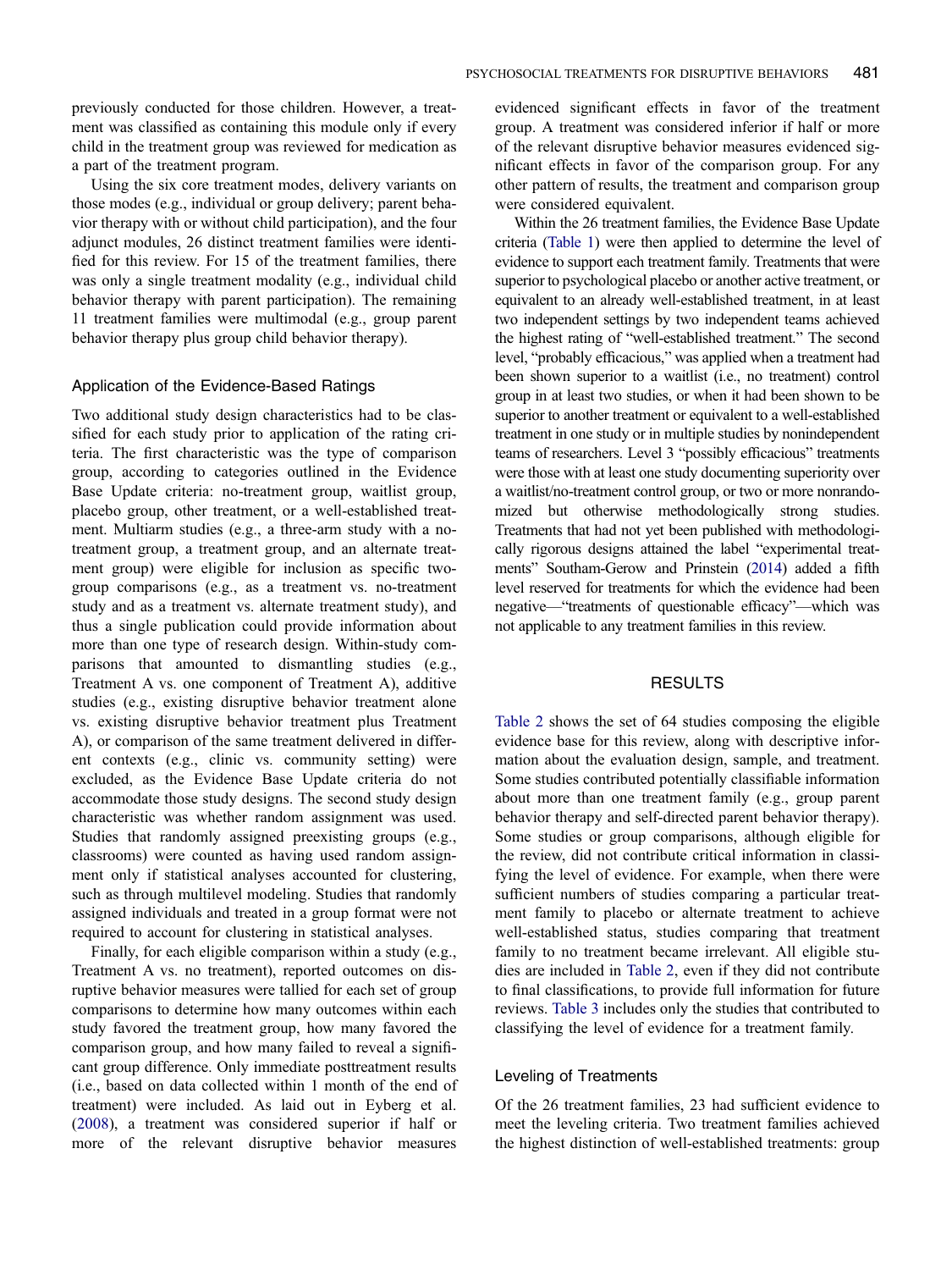# TABLE 1 Evidence Base Update Criteria

#### <span id="page-6-0"></span>Methods Criteria

- M.1. Group design: Study involved a randomized controlled design
- M.2. Independent variable defined: Treatment manuals or logical equivalent were used for the treatment
- M.3. Population clarified: Conducted with a population, treated for specified problems, for whom inclusion criteria have been clearly delineated
- M.4. Outcomes assessed: Reliable and valid outcome assessment measures gauging the problems targeted (at a minimum) were used
- M.5. Analysis adequacy: Appropriate data analyses were used & sample size was sufficient to detect expected effects

#### Level 1: Well-Established Treatments

- 1.1 Efficacy demonstrated for the treatment in at least two (2) independent research settings and by two (2) independent investigatory teams demonstrating efficacy by showing the treatment to be either:
- 1.1.a. Statistically significantly superior to pill or psychological placebo or to another active treatment

OR

1.1.b. Equivalent (or not significantly different) to an already wellestablished treatment in experiments

AND

1.2. All five (5) of the Methods Criteria

#### Level 2: Probably Efficacious Treatments

- 2.1. There must be at least two good experiments showing the treatment is superior (statistically significantly so) to a waitlist control group
- OR
- 2.2. One or more good experiments meeting the well-established treatment level with the one exception of having been conducted in at least two independent research settings and by independent investigatory teams AND

2.3. All five (5) of the Methods Criteria

#### Level 3: Possibly Efficacious Treatments

3.1. At least one good randomized controlled trial showing the treatment to be superior to a waitlist or no-treatment control group

AND

3.2. All five (5) of the Methods Criteria

OR

3.3. Two or more clinical studies showing the treatment to be efficacious, with two or more meeting the last four (of five) Methods Criteria, but none being randomized controlled trials

#### Level 4: Experimental Treatments

4.1. Not yet tested in a randomized controlled trial

OR

4.2. Tested in 1 or more clinical studies but not sufficient to meet Level 3 criteria.

#### Level 5: Treatments of Questionable Efficacy

5.1. Tested in good group-design experiments and found to be inferior to other treatment group and/or waitlist control group, that is, only evidence available from experimental studies suggests the treatment produces no beneficial effect.

parent behavior therapy, and individual parent behavior therapy with child participation. Both of these treatment families had multiple published randomized trials by independent research teams documenting superiority of the treatment over a psychological placebo or another treatment. Group parent behavior therapy was examined in eight such studies comparing treatment to an alternate treatment, five of which produced favorable results; individual parent behavior therapy with child participation was examined in eight studies comparing treatment to an alternate treatment, four of which produced favorable results.

Thirteen treatment families were classified as Level 2, probably efficacious. Six met criteria based on single studies showing superiority to an alternate treatment, services as usual, or attention control group: group parent behavior therapy + group child behavior therapy, group parent behavior therapy with child participation + family problem-solving training, individual parent behavior therapy, group parentfocused therapy, group child-centered play therapy, and individual child-centered play therapy. Two treatment families were classified as probably efficacious based on multiple studies by the same investigators showing superiority to an alternate treatment: individual child behavior therapy alone and with parent participation. Three treatment families (individual parent behavior therapy with child participation + individual child behavior therapy with parent participation + teacher training, self-directed parent behavior therapy, and group child behavior therapy) were classified as probably efficacious on the basis of multiple studies showing superiority over no treatment. Two treatment families (group parent behavior therapy with child participation and group child behavior therapy + teacher training) were each equivalent to a well-established treatment in a single study.

Seven treatment families met criteria for possibly efficacious (Level 3), all based on single studies showing superiority to a no-treatment group. Five of those included a well-established treatment mode in combination with other components. The final two possibly efficacious treatments were teacher training and a combination of individual child behavior therapy plus group child behavior therapy. One treatment family should still be considered experimental (Level 4). Although family problem-solving training had a single study suggesting superiority over a waitlist group, initial randomization was violated so results should be interpreted with caution.

#### Unclassifiable Treatment Families

Three treatment families had eligible studies but did not meet criteria for any of the levels of evidence. Individual parentfocused therapy with child participation had one eligible study showing no benefit compared to a no treatment group (Bernal, Klinnert, & Schultz, [1980](#page-21-0)) and one study showing inferiority compared to an individual behavioral parent therapy with child participation (Wells & Egan, [1988](#page-23-0)). Individual child-centered play therapy had three qualifying studies—one showed superiority over a reading mentoring program (Bratton et al., [2013](#page-21-0)), one showed equivalence to an attention control group (Kazdin, Esveldt-Dawson, French, & Unis, [1987](#page-22-0)), and one showed inferiority compared to individual child behavior therapy with or without parent participation (Kazdin, Bass, Siegel, & Thomas, [1989\)](#page-21-0). Finally, an intensive treatment consisting of individual parent behavior therapy with child participation,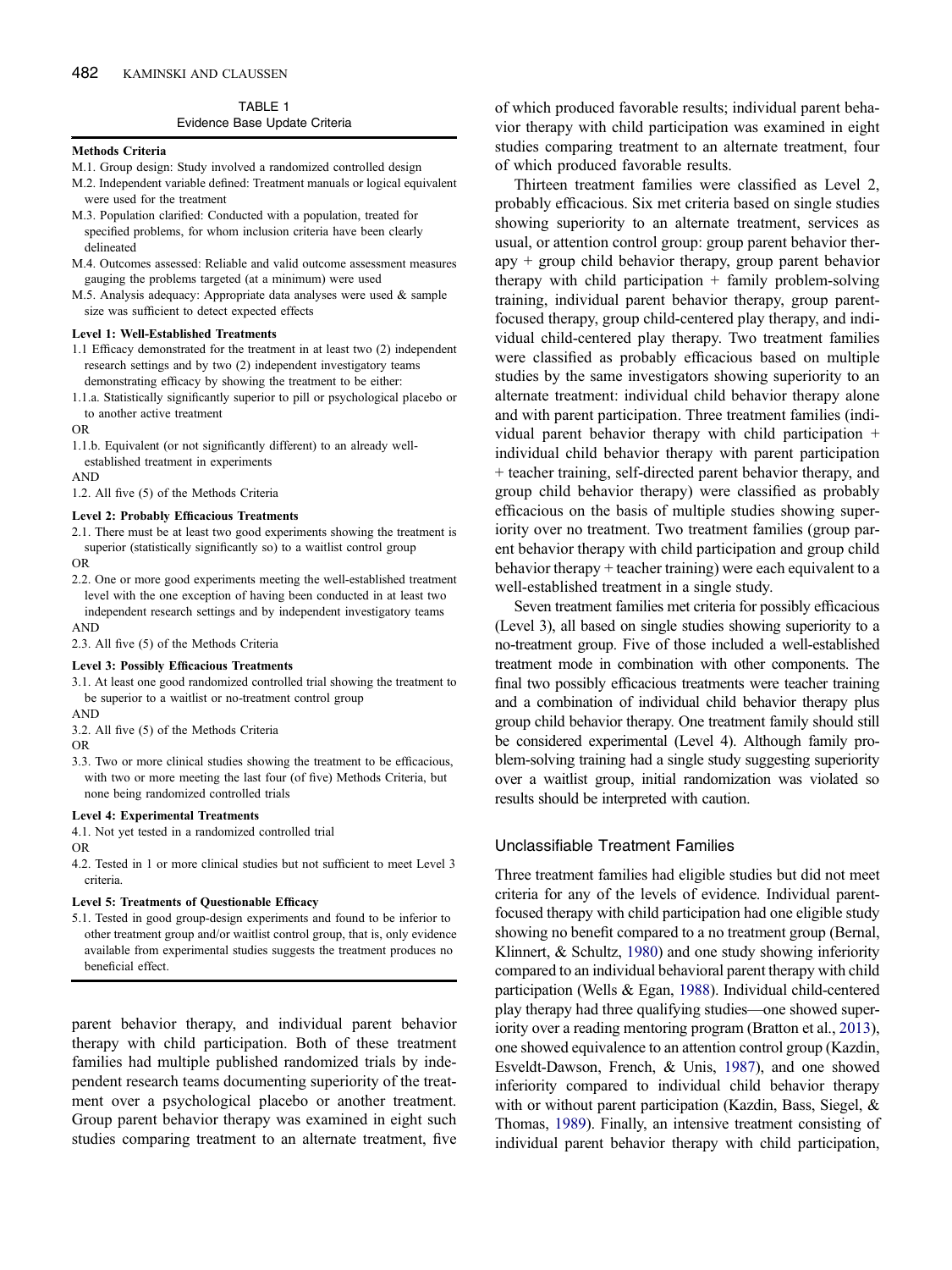| TABLE 2                                 |
|-----------------------------------------|
| Sample Description for Included Studies |

<span id="page-7-0"></span>

| Study Authors, Year                                                         | Study Arms                                                                                                                                               | Ethnicity/Race                                                                         | Country   | N $(Outcome)^a$ | <b>Included Outcomes</b><br>(Informants)                         |
|-----------------------------------------------------------------------------|----------------------------------------------------------------------------------------------------------------------------------------------------------|----------------------------------------------------------------------------------------|-----------|-----------------|------------------------------------------------------------------|
| <b>Randomized Studies</b><br>Augimeri, Farrington, Koegl,<br>& Day, 2007    | 1. Group parent behavior therapy not rep.<br>+ group child behavior therapy<br>2. Attention control                                                      |                                                                                        | Canada    | 30              | <b>CBCL</b><br>(P)                                               |
| Axberg & Broberg, 2012                                                      | 1. Group parent behavior therapy 94% both parents Swedish<br>2. Treatment as usual                                                                       |                                                                                        | Sweden    | 62<br>(54)      | ECBI, SESBI<br>(P, T)                                            |
| Baker-Henningham, Scott,<br>Jones, & Walker, 2012                           | 1. Teacher training<br>2. No treatment                                                                                                                   | not rep.                                                                               | Jamaica   | 225<br>(210)    | DPICS, MOOSES,<br>SESBI, SDQ, Conner,<br>PKBS, ECBI<br>(P, T, O) |
| Behan, Fitzpatrick, Sharry,<br>Carr, & Waldron, 2001                        | 1. Group parent behavior therapy not rep.<br>2. No treatment                                                                                             |                                                                                        | Ireland   | 40              | PGS, SDQ, CBCL, PSI<br>(P)                                       |
| Berkovits, O'Brien, Carter, & 1. Individual parent behavior<br>Eyberg, 2010 | therapy with child participation 23% African American<br>2. Self-directed parent behavior<br>therapy                                                     | 67% White<br>7% Hispanic<br>3% Biracial                                                | U.S.      | 30<br>(21)      | <b>ECBI</b><br>(P)                                               |
| Bernal et al., 1980                                                         | 1. Individual parent behavior<br>therapy with child participation<br>2. Individual parent-focused<br>therapy with child participation<br>3. No treatment | not rep.                                                                               | U.S.      | 36              | DBO, TC, Becker<br>(P, O)                                        |
| Bjorknes & Manger, 2013                                                     | 1. Group parent behavior therapy<br>2. No treatment                                                                                                      | 59% Pakistani immigrants<br>41% Somalian immigrants                                    | Norway    | 96<br>(83)      | CP Composite, TRF,<br>ECBI<br>(P, T)                             |
| Braet et al., 2009                                                          | 1. Group parent behavior therapy not rep.<br>2. No treatment                                                                                             |                                                                                        | Belgium   | 64<br>(40)      | CBCL, TRF<br>(P, T)                                              |
| Bratton et al., 2013                                                        | 1. Individual child-centered play<br>therapy<br>2. Attention control                                                                                     | 42% African American<br>39% Hispanic<br>18% Caucasian                                  | U.S.      | 54              | $C-TRF$<br>(T)                                                   |
| Chacko et al., 2015                                                         | 1. Group parent behavior therapy<br>with child participation +<br>Family problem-solving<br>training<br>2. Treatment as usual                            | 51% Hispanic<br>31% African American<br>8% Caucasian<br>3% Native American<br>7% Other | U.S.      | 320<br>(306)    | <b>IOWA CRS</b><br>(P)                                           |
| Christensen et al., 1980                                                    | 1. Individual parent behavior<br>therapy with child participation<br>2. Group parent behavior therapy<br>3. Self-directed parent behavior<br>therapy     | not rep.                                                                               | U.S.      | 36<br>(28)      | PBOR, Becker, CO<br>(P, O)                                       |
| Connell, Sanders, & Markie-<br>Dadds, 1997                                  | 1. Self-directed parent behavior<br>therapy<br>2. No treatment                                                                                           | not rep.                                                                               | Australia | 24<br>(23)      | ECBI, PDR<br>(P)                                                 |
| Cunningham, Bremner, &<br>Boyle, 1995                                       | 1. Group parent behavior therapy 18% immigrant<br>2. Individual parent behavior<br>therapy<br>3. No treatment                                            |                                                                                        | Canada    | 150<br>(114)    | HSQ, CBCL, CO<br>(P, O)                                          |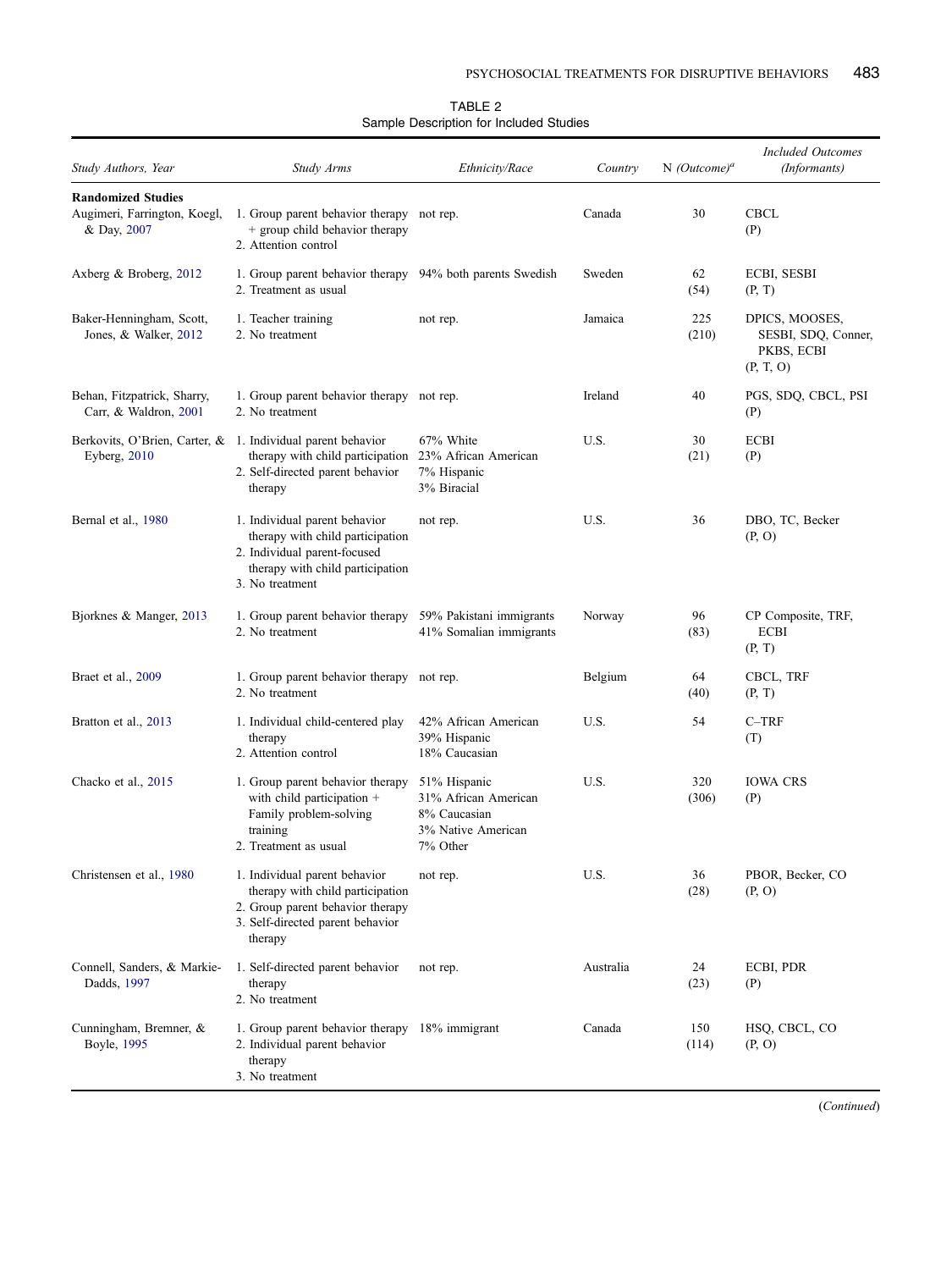| TABLE 2     |
|-------------|
| (Continued) |

| Study Authors, Year                                             | Study Arms                                                                                                                                                                                                                          | Ethnicity/Race                                                       | Country     | N (Outcome) <sup>a</sup> | <b>Included Outcomes</b><br>(Informants)                     |
|-----------------------------------------------------------------|-------------------------------------------------------------------------------------------------------------------------------------------------------------------------------------------------------------------------------------|----------------------------------------------------------------------|-------------|--------------------------|--------------------------------------------------------------|
| David, David, & Dobrean,<br>2014                                | 1. Group parent behavior therapy not rep.<br>+ Group parent-focused<br>therapy<br>2. No treatment                                                                                                                                   |                                                                      | Romania     | 130<br>(106)             | CBCL, TRF<br>(P, T)                                          |
| Enebrink et al., 2012                                           | 1. Self-directed parent behavior<br>therapy<br>2. No treatment                                                                                                                                                                      | 97% born in Sweden                                                   | Sweden      | 104<br>(86)              | ECBI, SDQ<br>(P)                                             |
| Feinfield & Baker, 2004                                         | 1. Individual parent behavior<br>therapy with child participation 17% African American<br>+ Group parent behavior<br>therapy + Group child behavior 3% Asian<br>therapy $+$ Individual child<br>behavior therapy<br>2. No treatment | 45% White<br>8% Hispanic<br>27% mixed                                | U.S.        | 47                       | CBCL, ECBI, HSQ,<br>TBGCR, TRF, SSQ,<br><b>WMS</b><br>(P, T) |
| Frank, Keown, & Sanders,<br>2015                                | 1. Group parent behavior therapy 81% New Zealand European<br>2. No treatment                                                                                                                                                        | descent<br>9.5% Maori/Pacific Islander<br>9.5% Asian                 | New Zealand | 42<br>$(40)^{b}$         | <b>ECBI</b><br>(P)                                           |
| Gardner, Burton, & Klimes,<br>2006                              | 1. Group parent behavior therapy<br>2. No treatment                                                                                                                                                                                 | not rep.                                                             | UK          | 76<br>(71)               | ECBI, CO<br>(P, O)                                           |
| Havighurst et al., 2013                                         | 1. Group parent-focused therapy<br>2. Treatment as usual                                                                                                                                                                            | 77.4% native English<br>speakers<br>22.6% other European or<br>Asian | Australia   | 54<br>(42)               | ECBI, SESBI<br>(P, T)                                        |
| Homem, Gaspar, Seabra-<br>Santos, Canavarro, &<br>Azevedo, 2014 | 1. Group parent behavior therapy not rep.<br>2. No treatment                                                                                                                                                                        |                                                                      | Portugal    | 36<br>(33)               | PACS, PKBS<br>(P)                                            |
| Hutchings et al., 2007                                          | 1. Group parent behavior therapy not rep.<br>2. No treatment                                                                                                                                                                        |                                                                      | UK          | 153<br>(116)             | ECBI, DPICS, SDQ<br>(P, O)                                   |
| Kazdin et al., 1987                                             | 1. Individual child behavior<br>therapy<br>2. Individual child-centered play<br>therapy<br>3. Attention control                                                                                                                     | 76.8% White<br>23.2% Black                                           | U.S.        | 56<br>(47)               | CBCL, SBCL<br>(P, T)                                         |
| Kazdin et al., 1989                                             | 1. Individual child behavior<br>therapy<br>2. Individual child behavior<br>therapy with parent<br>participation<br>3. Individual child-centered play<br>therapy                                                                     | 54.5% White<br>45.5% Black                                           | U.S.        | 112<br>(97)              | CBCL, PDR, IAB, SBCL,<br>CATS<br>(P, T, C)                   |
| Kazdin, Siegel, & Bass, 1992 1. Individual parent behavior      | therapy with child participation 30.9% Black<br>2. Individual child behavior<br>therapy<br>3. Individual child behavior<br>therapy with parent<br>participation<br>4. Individual parent behavior<br>therapy                         | 69.1% White                                                          | U.S.        | 97<br>(76)               | CBCL, TRF, IAB, CATS,<br><b>SDR</b><br>(P, T, C)             |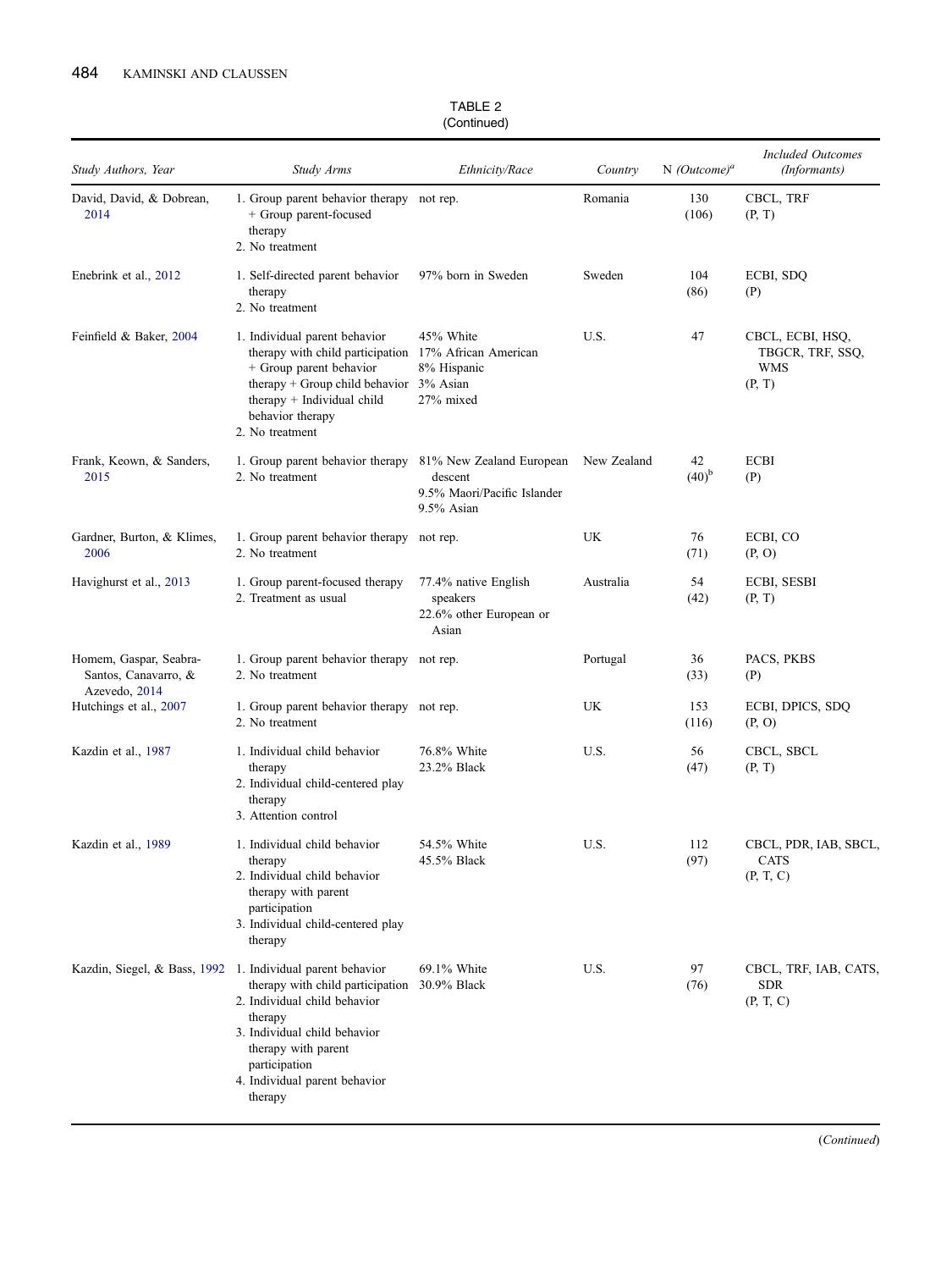| TABLE 2     |
|-------------|
| (Continued) |

| Study Authors, Year                                       | Study Arms                                                                                                                                                                                                                                                                  | <i>Ethnicity/Race</i>                                                  | Country     | N (Outcome) <sup>a</sup> | <b>Included Outcomes</b><br>(Informants) |
|-----------------------------------------------------------|-----------------------------------------------------------------------------------------------------------------------------------------------------------------------------------------------------------------------------------------------------------------------------|------------------------------------------------------------------------|-------------|--------------------------|------------------------------------------|
| Kierfeld, Ise, Hanisch, Gortz-<br>Dorten, & Dopfner, 2013 | 1. Self-directed parent behavior<br>therapy<br>2. No treatment                                                                                                                                                                                                              | not rep.                                                               | Germany     | 48<br>(46)               | CBCL, FBB-SSV<br>(P)                     |
| Kim, Doh, Hong, & Choi,<br>2011                           | 1. Group child behavior therapy<br>2. Group parent behavior therapy<br>+ Group child behavior therapy<br>3. No treatment                                                                                                                                                    | 100% Korean                                                            | South Korea | 20                       | <b>PSBS</b><br>(T, PR)                   |
| Kjobli & Ogden, 2012                                      | 1. Individual parent<br>behavior therapy<br>2. Treatment as usual                                                                                                                                                                                                           | 93.5% Norwegian<br>1.9% other western European<br>4.6% other ethnicity | Norway      | 216                      | ECBI, HCSBS, SSBS<br>(P, T)              |
| Kjobli et al., 2013                                       | 1. Group parent behavior therapy<br>2. Treatment as usual                                                                                                                                                                                                                   | 93% Norwegian<br>0.7% other western European<br>7.3% other ethnicity   | Norway      | 137<br>(126)             | ECBI, HCSBS, SSBS<br>(P, T)              |
| Kling et al., $2010$                                      | 1. Group parent behavior therapy<br>2. Self-directed parent behavior<br>therapy<br>3. No treatment                                                                                                                                                                          | 78% Swedish<br>22% Immigrant                                           | Sweden      | 159<br>(145)             | ECBI, PDR<br>(P)                         |
| Kolko et al., 2010                                        | 1. Individual child behavior<br>therapy $+$ Individual parent<br>behavior therapy + Medication<br>review + School consultation +<br>Case management + Peer<br>group engagement + Individual<br>parent behavior therapy with<br>child participation<br>2. Treatment as usual | 80% Caucasian                                                          | U.S.        | 163<br>(141)             | PSC-17, KSADS<br>(P, T)                  |
| Larsson et al., 2009                                      | 1. Group parent behavior therapy 99% native Norwegians<br>2. Group parent behavior therapy<br>+ Group child behavior therapy<br>3. Treatment as usual                                                                                                                       |                                                                        | Norway      | 127                      | ECBI, CBCL<br>(P)                        |
| Leung et al., 2003                                        | 1. Group parent behavior therapy most were native born Hong<br>2. Treatment as usual                                                                                                                                                                                        | Kong residents                                                         | Hong Kong   | 91<br>(69)               | PDR, ECBI, SDQ<br>(P)                    |
| Lochman, Coie, Underwood,<br>& Terry, 1993                | 1. Individual child behavior<br>therapy $+$ Group child behavior<br>therapy<br>2. No treatment                                                                                                                                                                              | African-American                                                       | U.S.        | 52                       | TBC, peer nomination<br>(P, PR)          |
| McCabe & Yeh, 2009                                        | 1. Individual parent behavior<br>therapy with child participation<br>2. No treatment                                                                                                                                                                                        | Mexican American                                                       | U.S.        | 58<br>(54)               | ECBI, CBCL, DPICS,<br>ECI<br>(P, O)      |
| Meany-Walen, Bratton, &<br>Kottman, 2014                  | 1. Individual child-centered play<br>therapy<br>2. Attention control                                                                                                                                                                                                        | 48% Latino<br>33% European American<br>19% African American            | U.S.        | 67<br>(58)               | TRF, DOF<br>(T)                          |
| Mejia, Calam, & Sanders,<br>2015                          | 1. Group parent behavior therapy not rep.<br>2. No treatment                                                                                                                                                                                                                |                                                                        | Panama      | 108<br>(94)              | ECBI<br>(P)                              |
| Niec et al., 2016                                         | 1. Group parent behavior therapy<br>with child participation<br>2. Individual parent behavior<br>therapy with child participation 2% not reported                                                                                                                           | 86% White<br>2% Native American<br>10% multi-racial                    | U.S.        | 94<br>(81)               | BASC, ECBI<br>(P)                        |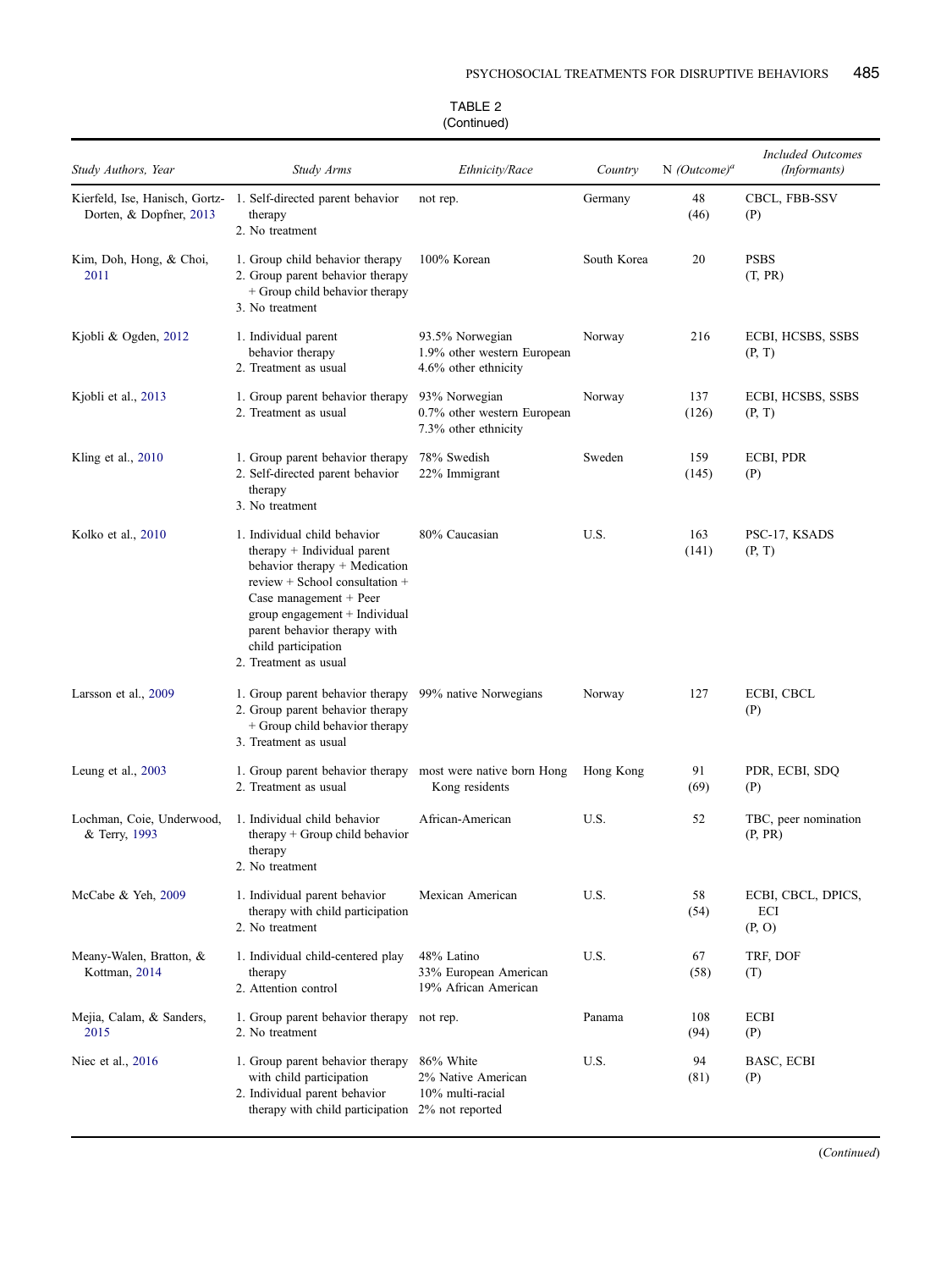# TABLE 2 (Continued)

| Study Authors, Year                                       | Study Arms                                                                                                                                                                                                                                             | Ethnicity/Race                                                                                                              | Country   | N (Outcome) <sup>a</sup> | <b>Included Outcomes</b><br>(Informants) |
|-----------------------------------------------------------|--------------------------------------------------------------------------------------------------------------------------------------------------------------------------------------------------------------------------------------------------------|-----------------------------------------------------------------------------------------------------------------------------|-----------|--------------------------|------------------------------------------|
| Touyz, 2003                                               | Nixon, Sweeney, Erickson, & 1. Individual parent behavior<br>therapy with child participation 5% other: Koori,                                                                                                                                         | 95% Caucasian<br>Chinese, Indian                                                                                            | Australia | 54                       | ECBI, CBCL, HSQ<br>(P)                   |
|                                                           | 2. No treatment                                                                                                                                                                                                                                        |                                                                                                                             |           |                          |                                          |
| Ogden & Hagen, 2008                                       | 1. Individual parent behavior<br>therapy with child participation<br>2. Treatment as usual                                                                                                                                                             | 94% Norwegian<br>6% other western European                                                                                  | Norway    | 112<br>(97)              | CBCL, PDR, TRF<br>(P, T)                 |
| Ojiambo & Bratton, 2014                                   | 1. Group child-centered play<br>therapy<br>2. Attention control                                                                                                                                                                                        | All ethnic groups in Uganda<br>represented                                                                                  | Uganda    | 60                       | CBCL, TRF<br>(P, T)                      |
| Patterson, Chamberlain, &<br>Reid, 1982                   | 1. Individual parent behavior<br>therapy with child participation<br>2. Treatment as usual                                                                                                                                                             | not rep.                                                                                                                    | U.S.      | 19                       | PDR, TAB<br>(P, O)                       |
| Peed, Roberts, & Forehand,<br>1977                        | 1. Individual parent behavior<br>therapy with child participation<br>2. No treatment                                                                                                                                                                   | not rep.                                                                                                                    | U.S.      | 12                       | BRS, Becker, CO<br>(P, O)                |
| Pepler et al., 2010                                       | 1. Group parent behavior therapy<br>+ Group child behavior therapy<br>2. No treatment                                                                                                                                                                  | 41.9% Caucasian<br>22.6% African Canadian<br>3.2% Pacific Islander<br>3.2% Latino<br>3.2% Native Canadian<br>25.8% Other    | Canada    | 80<br>(52)               | CBCL, TRF<br>(P, T)                      |
| Perrin, Sheldrick,<br>McMenamy, Henson, &<br>Carter, 2014 | 1. Group parent behavior therapy<br>2. No treatment                                                                                                                                                                                                    | Race: 74% White<br>12% African American<br>1% Asian<br>$12\%$ other;<br>Ethnicity: 18% Hispanic                             | U.S.      | 273<br>(194)             | ECBI, DPICS,<br>(P, O)                   |
| Porzig-Drummond,<br>Stevenson, & Stevenson,<br>2015       | 1. Self-directed parent behavior<br>therapy<br>2. No treatment                                                                                                                                                                                         | not rep.                                                                                                                    | Australia | 84<br>(62)               | <b>ECBI</b><br>(P)                       |
| Sanders et al., 2000                                      | 1. Individual parent behavior<br>therapy with child participation<br>2. Individual parent behavior<br>therapy with child participation<br>+ Addressing parent mental<br>health needs<br>3. Self-directed parent behavior<br>therapy<br>4. No treatment | predominantly Caucasian                                                                                                     | Australia | 305<br>(254)             | ECBI, PDR, FOS-R-III<br>(P, O)           |
| Schuhmann, Foote, Eyberg,<br>Boggs, & Algina, 1998        | 1. Individual parent behavior<br>therapy with child participation<br>2. No treatment                                                                                                                                                                   | 77% Caucasian, not of<br>Hispanic origin<br>14% African American; not<br>of Hispanic origin<br>9% Hispanic, Asian, or mixed | U.S.      | 64<br>(42)               | ECBI, DPICS<br>(P, O)                    |
| Sumi et al., 2013                                         | 1. Individual parent behavior<br>therapy with child participation<br>+ Individual child behavior<br>therapy with parent<br>participation + Teacher training<br>2. No treatment                                                                         | 45% White<br>27% Hispanic<br>24% African American<br>13% English language<br>learners                                       | U.S.      | 286<br>(280)             | SSRS, SSBD<br>(P, T)                     |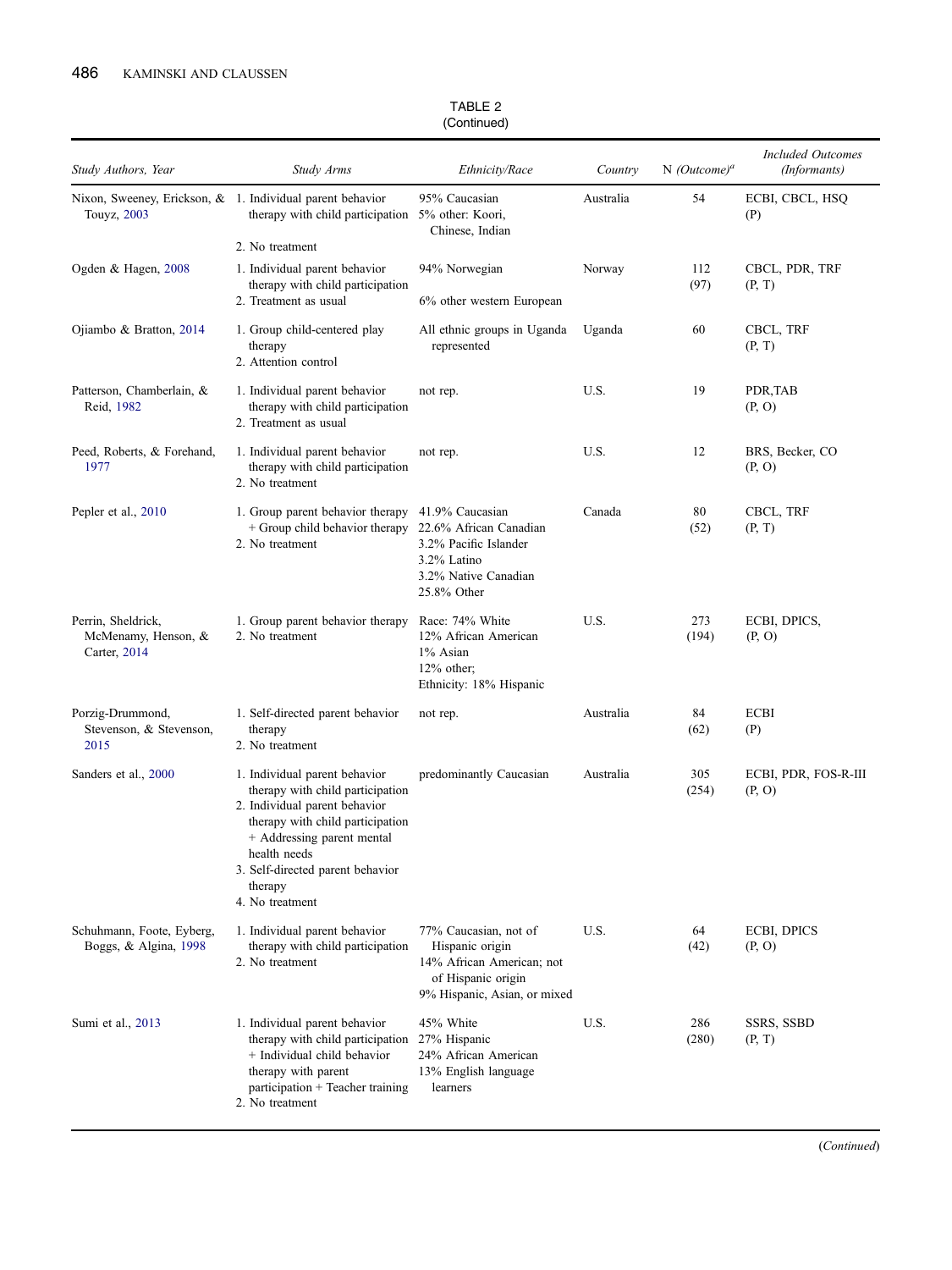| TABLE 2     |
|-------------|
| (Continued) |

| Study Authors, Year                                    | Study Arms                                                                                                                                                                                                                                                                                                                | Ethnicity/Race                                                               | Country     | N (Outcome) <sup>a</sup>  | <b>Included Outcomes</b><br>(Informants)                      |
|--------------------------------------------------------|---------------------------------------------------------------------------------------------------------------------------------------------------------------------------------------------------------------------------------------------------------------------------------------------------------------------------|------------------------------------------------------------------------------|-------------|---------------------------|---------------------------------------------------------------|
| Vitaro, Brendgen, Pagani,<br>Tremblay, & McDuff, 1999  | 1. Individual parent behavior<br>therapy with child participation<br>2. No treatment                                                                                                                                                                                                                                      | 100% French Caucasian                                                        | Canada      | 73                        | <b>SBQ</b><br>(P)                                             |
| Walker et al., 1998                                    | 1. Individual parent behavior<br>therapy with child participation<br>+ Individual child behavior<br>therapy with parent<br>participation + Teacher training<br>2. No treatment                                                                                                                                            | 7% minority status                                                           | U.S.        | 42                        | <b>TRF</b><br>(T)                                             |
| Webster-Stratton &<br>Hammond, 1997                    | 1. Group parent behavior therapy 86% Caucasian<br>2. Group child behavior therapy<br>3. Group parent behavior therapy<br>+ Group child behavior therapy<br>4. No treatment                                                                                                                                                |                                                                              | U.S.        | 97                        | ECBI, CBCL, PBQ,<br>DPICS, PPS-I-Care<br>(P, T, O)            |
| Webster-Stratton, 1990                                 | 1. Self-directed parent behavior<br>therapy<br>2. No treatment                                                                                                                                                                                                                                                            | not rep.                                                                     | U.S.        | 47<br>(43)                | ECBI, CBCL, PDR,<br><b>DPICS</b><br>(P, O)                    |
| Webster-Stratton, 1992                                 | 1. Self-directed parent behavior<br>therapy<br>2. No treatment                                                                                                                                                                                                                                                            | not rep.                                                                     | U.S.        | 100                       | ECBI, CBCL, PBQ, PDR,<br><b>DPICS</b><br>(P, T, O)            |
| Webster-Stratton, Kolpacoff,<br>& Hollingsworth, 1988  | 1. Self-directed parent behavior<br>therapy<br>2. No treatment                                                                                                                                                                                                                                                            | not rep.                                                                     | U.S.        | 194 <sup>c</sup><br>(178) | ECBI, CBCL, PBQ, PDR<br>(P, T)                                |
| Webster-Stratton et al., 2004                          | 1. Group parent behavior therapy 79% Euro-American<br>2. Group child behavior therapy<br>3. Group child behavior therapy $+$<br>Teacher training<br>4. Group parent behavior therapy<br>+ Teacher training<br>5. Group parent behavior therapy<br>+ Group child behavior therapy<br>+ Teacher training<br>6. No treatment |                                                                              | U.S.        | 159                       | ECBI, TASB, SHP,<br>PCSC, MOOSES,<br>DPICS, DPIS<br>(P, T, O) |
| Wells & Egan, 1988                                     | 1. Individual parent behavior<br>therapy with child participation<br>2. Individual parent-focused<br>therapy with child participation                                                                                                                                                                                     | not rep.                                                                     | U.S.        | 23<br>(19)                | $_{\rm CO}$<br>(0)                                            |
| <b>Nonrandomized Studies</b><br>Abrahamse et al., 2012 | 1. Individual parent behavior<br>therapy with child participation<br>2. No treatment                                                                                                                                                                                                                                      | 62% Caucasian<br>11% Surinamese<br>8% Moroccan<br>3% Turkish<br>$16\%$ other | Netherlands | 95<br>(84)                | <b>ECBI</b><br>(P)                                            |
| Abrahamse et al., 2016                                 | 1. Individual parent behavior<br>therapy with child participation<br>2. Treatment as usual                                                                                                                                                                                                                                | 70% Caucasian                                                                | Netherlands | 45<br>(40)                | ECBI, CBCL, DPICS<br>(P)                                      |
| Hanisch et al., 2010                                   | 1. Group parent behavior therapy not rep.<br>+ teacher training<br>2. No treatment                                                                                                                                                                                                                                        |                                                                              | Germany     | 155<br>(121)              | CBCL, PCL, HSQ,<br>OBDT<br>(P, T, O)                          |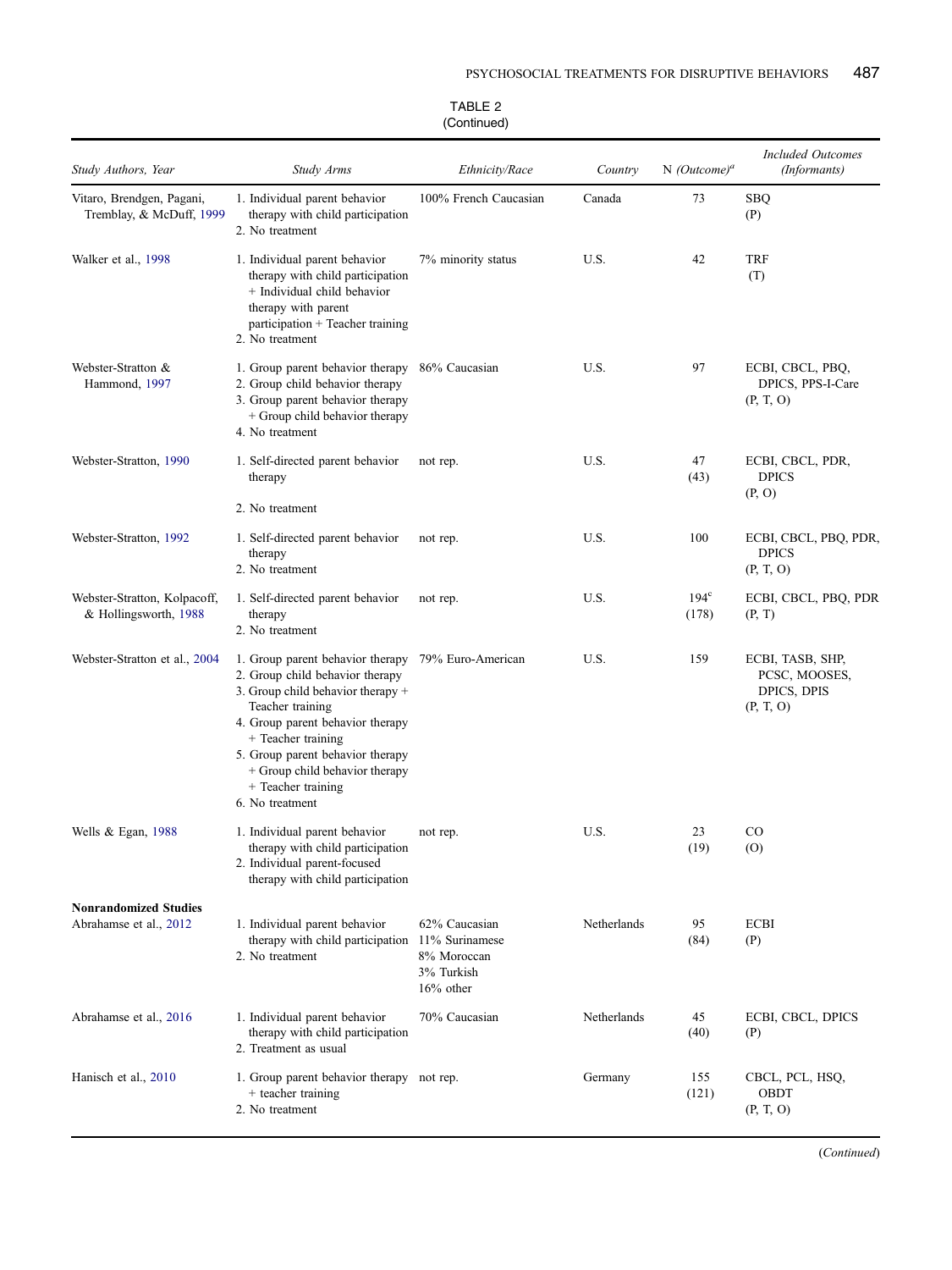| Study Authors, Year                                               | Study Arms                                                                                                 | Ethnicity/Race                                                       | Country            | N (Outcome) <sup>a</sup> | <b>Included Outcomes</b><br>(Informants) |
|-------------------------------------------------------------------|------------------------------------------------------------------------------------------------------------|----------------------------------------------------------------------|--------------------|--------------------------|------------------------------------------|
| Leung, Tsang, Heung, & Yiu, 1. Individual parent behavior<br>2009 | therapy with child participation<br>2. No treatment                                                        | not rep.                                                             | Hong Kong          | 130<br>(110)             | ECBI, PSI<br>(P, O)                      |
| Meany-Walen, Bullis,<br>Kottman, & Dillman<br>Taylor, 2015        | 1. Group child-centered play<br>therapy<br>2. No treatment (single case)<br>design)                        | 100% Caucasian                                                       | U.S.               | 2                        | <b>DOF</b><br>(T)                        |
| Ollendick et al., 2016                                            | 1. Family problem-solving<br>training<br>2. Individual parent behavior<br>therapy with child participation | 83% Caucasian<br>17% non-Caucasian                                   | U.S.               | 134<br>(100)             | <b>DBDRS</b><br>(P)                      |
| Shapiro, Youngstrom,<br>Youngstrom, & Marcinick,<br>2012          | 1. Individual parent behavior<br>therapy<br>2. Treatment as usual                                          | 59% African American<br>25% Caucasian<br>10% Biracial<br>5% Hispanic | U.S.               | 348<br>(194)             | CBCL, OS<br>(P)                          |
| Stoltz et al., 2013                                               | 1. Individual child behavior<br>therapy<br>2. No treatment                                                 | 68% Dutch<br>32% Immigrant                                           | <b>Netherlands</b> | 271<br>(264)             | SHP, Observation<br>(T, O)               |

TABLE 2 (Continued)

Note: Abbreviations for Outcomes: Becker = Bi-Polar Adjective Checklist; BRS = Behavior Rating Scale; CATS = Children's Action Tendency Scale; CBCL = Child Behavior Checklist; ChIA = Children's Inventory of Anger; CO = coded observation; Conner = Conner's Global Index; CP composite = Conduct problems composite = ECBI and PDR; C–TRF = Teacher report form for children 1.5–5; DBDRS = Disruptive Behavior Disorders Rating Scale; DBO = Deviant Behavior Observation; DOF = Direct Observation Form; DPICS = Dyadic Parent–Child Interaction Coding System; DPIS = Dyadic Peer Interaction Scale; ECBI = Eyberg Child Behavior Inventory; ECI = Early Childhood Inventory; ERQ = Emotion Recognition Questionnaire; FBB-SSV = Fremdbeurteilungsbogen für Störungen des Sozialverhaltens [observation scale for social behavior problems; ODD subscale]; FOS-R-III = Revised Family Observation Schedule; HCSBS = Home and Community Social Behavior Scales; HIS = Home Interview Scale; HSQ = Home Situations Questionnaire; IAB = Interview for Antisocial Behavior; IOWA CRS = IOWA Conners Rating Scale; KSADS = Kiddie-Schedule for Affective Disorders and Schizophrenia; MOOSES = Multi-Option Observation System for Experimental Studies; OBDT = Observed Behavior During the Test; OS = Ohio Scales; PACS = Parent Account of Child Symptoms; PAES = Pediatric Anger Expression Inventory; PBOR = Parent behavior observation record = PBQ = Preschool Behavior Questionnaire (teacher); PCL = Problem Checklist; PCSC = Perceived Competence Scale for Young Children; PDR = Parent Daily Report (aka PDRC = Parent Daily Report Checklist); PGS = Parent Goal Scales; PKBS = Preschool and Kindergarten Behavior Scales; PPS-I-Care = Peer problem solving interaction communication affect rating coding system; PSBS = Preschool Social Behavior Scale; PSC-17 = Pediatric Symptom Checklist; PSI = Parent Stress Index; SBCL = School Behavior Checklist; SBQ = Social Behavior Questionnaire; SDQ = Strengths and Difficulties Questionnaire; SDR = Self-Report Delinquency Checklist; SESBI = Sutter-Eyberg Student Behavior Inventory; SHP = Social Health Profile; SPSM = Social Problem Solving Measure; SSBD = Systematic Screening for Behavior Disorders; SSBS = School Social Behavior Scales; SSQ = School situation questionnaire; SSRS = Social Skills Rating Scale; STAXI = State-Trait Anger Expression Inventory; TAB = Total Aversive Behavior on Family Interaction Coding System; TASB = Teacher Assessment of School Behavior; TBC = Teacher Behavior Checklist; TBGCR = Three Behavior Global Change Rating; TC = Tailored Checklist; TOCA-R = Teacher Observation of Child Adaptation-Revised; TRF = Teacher report form (CBCL); WMS = Walker–McConnell = Scale of Social Competence and School Adjustment. Abbreviations for Informants:  $P =$  Parent;  $T =$  Teacher;  $O =$  Observer or Clinician;  $C =$  Child;  $PR =$  Peer.

<sup>a</sup>Outcome sample size is reported if sample size at post treatment assessment differs from reported sample size.

<sup>b</sup>Number of children; study reported both parents separately.

<sup>c</sup>114 families participated.

individual child behavior therapy, school consultation, case management, and medication review showed no difference compared to treatment as usual (Kolko, Campo, Kelleher, & Cheng, [2010](#page-22-0)). The evidence for these treatment families is thus insufficient for review by the Evidence Base Update criteria.

### Demographic Moderators

As with all evidence reviews, questions must be asked about whom the treatments have been tested with and if there are differences for whom treatments work best. [Table 3](#page-13-0) provides

the age and gender distribution for the samples in the studies that determined the level of evidence for different treatment families (i.e., the "qualifying studies"). It is important to note that in most instances, a single qualifying study contributed to determining the level of evidence. Specifically, of the 13 probably efficacious treatment families, six treatment families have each been tested only in single well-conducted studies. Another six treatment families were represented by two eligible studies. Only a single probably efficacious treatment family (self-directed parent behavior therapy) had been tested with more than two eligible studies. All seven of the possibly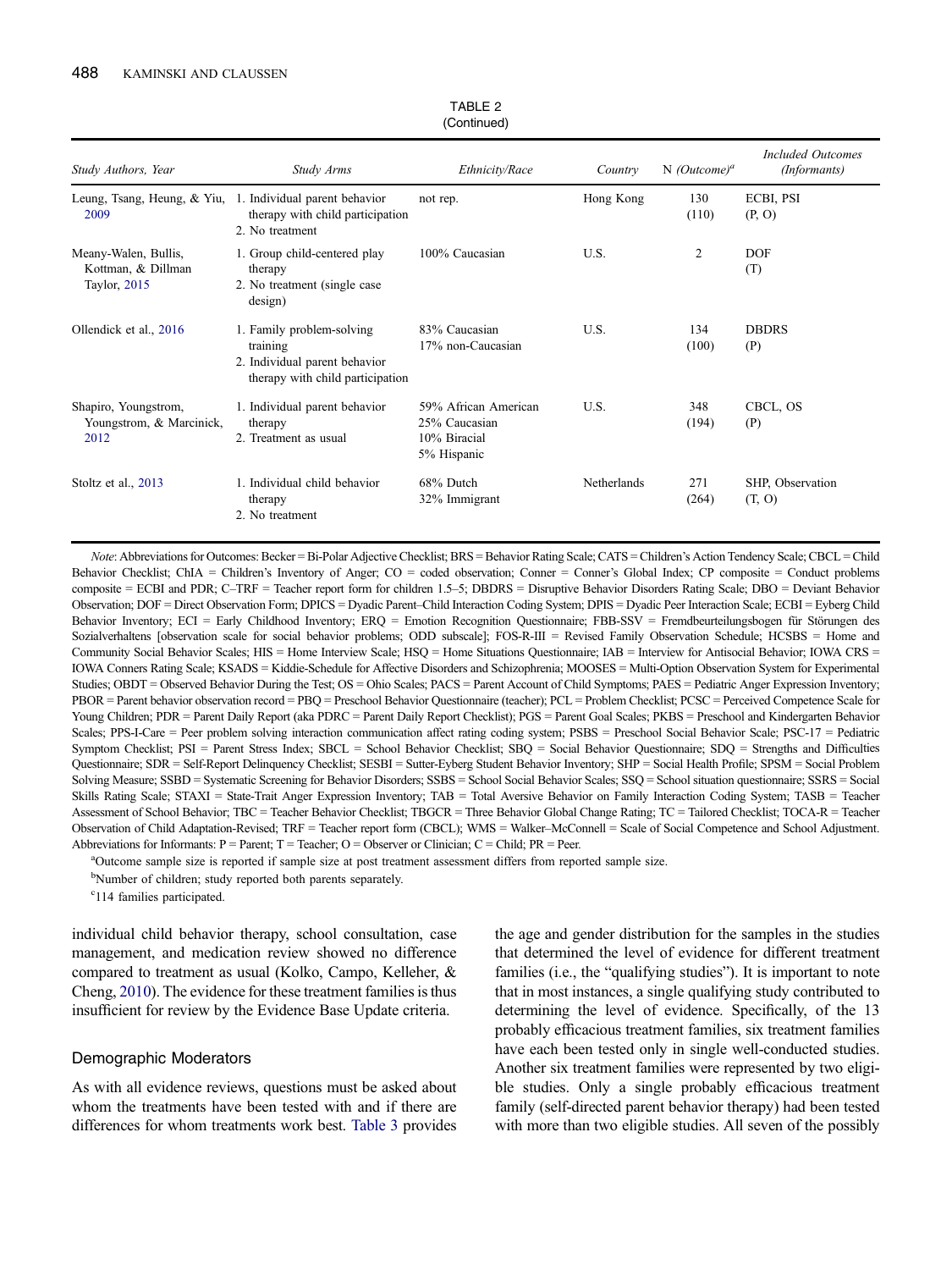<span id="page-13-0"></span>

|                            |                                           |                              |                                   | Treatment Family and Qualifying Studies, by Level of Evidence |                          |                  |                                 |
|----------------------------|-------------------------------------------|------------------------------|-----------------------------------|---------------------------------------------------------------|--------------------------|------------------|---------------------------------|
| Treatment Family           | Qualifying Studies                        | Gender: %<br>Male            | Age in Years: Range<br>$\lesssim$ | Program                                                       | Effect Size <sup>a</sup> | Follow-Up        | No. of Effects Maintained       |
| Level 1: Well-Established  |                                           |                              |                                   |                                                               |                          |                  |                                 |
| Group parent behavior      | Superior to alternate treatment           |                              |                                   |                                                               |                          |                  |                                 |
| therapy                    | Axberg &                                  | 84                           | $4 - 8$                           | Incredible Years Basic                                        | $-0.99$                  | 1 year           | $2$ of $4$                      |
|                            | Broberg, 2012                             |                              |                                   |                                                               |                          |                  |                                 |
|                            | Kjobli et al., 2013<br>Kling et al., 2010 | $\mathbb{S}$<br>$\mathbb{S}$ | $3 - 10(6)$<br>$3 - 12(9)$        | PMTO (Norway)<br>COMET                                        |                          | 6 months<br>None | 2 of 3 (further                 |
|                            |                                           |                              |                                   |                                                               |                          |                  | (1 of 3 delayed<br>improvement) |
|                            |                                           |                              |                                   |                                                               |                          |                  | improvement)                    |
|                            | Larsson et al.,<br>2009                   | $80\,$                       | $4 - 8(7)$                        | Incredible Years Basic                                        | $-1.41$                  | 1 year           | $\circ$                         |
|                            | Leung et al., 2003                        | $\mathcal{Z}$                | $3 - 7(4)$                        | Triple P (Level 4)                                            | $-0.77$                  | None             |                                 |
|                            | Equivalent to alternate treatment         |                              |                                   |                                                               |                          |                  |                                 |
|                            | Christensen et al.,<br>1980               | $78\,$                       | $4-12$                            | <b>PMTO</b>                                                   | $\mathbb{N}\mathbb{A}$   | None             |                                 |
|                            | Cunningham et al.,<br>1995                | 51                           | 5-6 (Kindergarten)                | unnamed                                                       | 0.02                     | 6 months         | improvement)<br>1 of 3 (delayed |
|                            | Webster-Stratton                          | $\infty$                     | $4 - 8(6)$                        | Incredible Years Basic                                        | $-0.64$                  | 1 year           | $3$ of $3$                      |
|                            | et al., 2004                              |                              |                                   |                                                               |                          |                  |                                 |
| Individual parent behavior | Superior to alternate treatment           |                              |                                   |                                                               |                          |                  |                                 |
| therapy with child         | Bernal et al., 1980                       | $8\,$                        | $5 - 12(8)$                       | Behavioral parent                                             | $\mathbf{N} \mathbf{A}$  | 6 months         | 3 of 4 (further                 |
| participation              |                                           |                              |                                   | training                                                      |                          |                  | improvement)                    |
|                            | Ogden & Hagen,<br>2008                    | $\rm 80$                     | $4 - 12(8)$                       | PMTO (Norway)                                                 | $-0.54$                  | None             |                                 |
|                            | Patterson et al.,<br>1982                 | $\mathbf{68}$                | $3 - 12(7)$                       | OSLC                                                          | $\overline{-1}$ .<br>11  | None             |                                 |
|                            | Wells & Egan,                             | not rep. $\frac{b}{b}$       | $3 - 8$                           | Social learning parent                                        | $-3.68$                  | None             |                                 |
|                            | 1988                                      |                              |                                   | training (Hanf<br>model)                                      |                          |                  |                                 |
|                            | Equivalent to alternate treatment         |                              |                                   |                                                               |                          |                  |                                 |
|                            | Berkovits et al.,                         | $70\,$                       | $3-6(4)$                          | Abbreviated PCIT                                              | $-1.43$                  | 6 month          | $\circ$                         |
|                            | 2010                                      |                              |                                   |                                                               |                          |                  |                                 |
|                            | Christensen et al.,<br>1980               | $78$                         | $4 - 12$                          | <b>PMTO</b>                                                   | $\mathbf{N}\mathbf{A}$   | None             |                                 |
|                            | Kazdin et al.,                            | 78                           | $7-13(11)$                        | Parent Management                                             | $-0.46$                  | 1 year           | 1 (of 7) (1 delayed, 3          |
|                            | 1992                                      |                              |                                   | Training                                                      |                          |                  | decayed and 2 no<br>effect)     |
|                            | Sanders et al.,<br>2000                   | $\sqrt{8}$                   | $3 - 4(3)$                        | Triple P Precursor <sup>c</sup>                               | $-0.55$                  | 1 year           | 2 (2 no effect, 1 delayed)      |
|                            |                                           |                              |                                   |                                                               |                          |                  | (Continued)                     |

TABLE 3 TABLE 3

PSYCHOSOCIAL TREATMENTS FOR DISRUPTIVE BEHAVIORS 489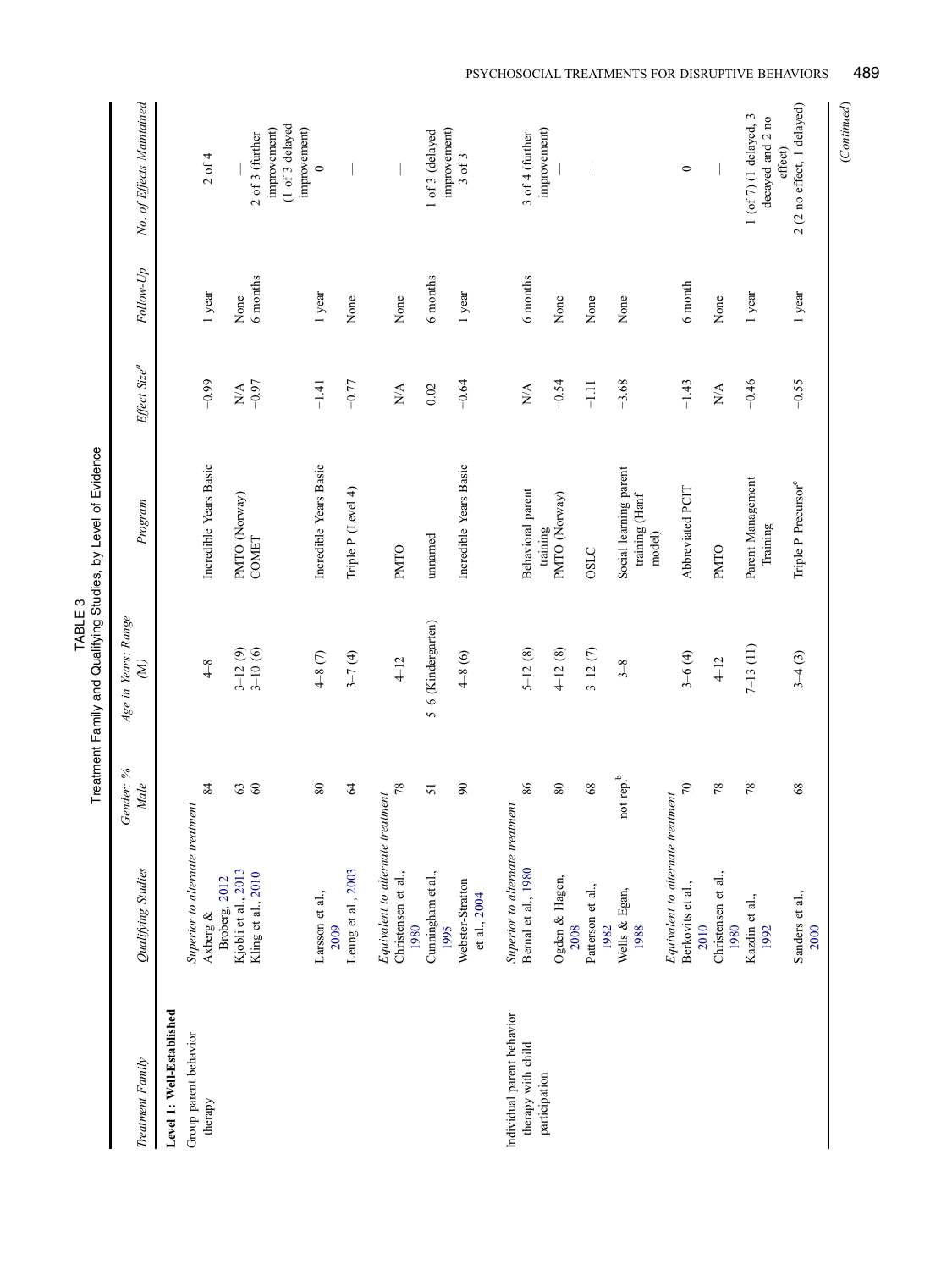|                                                                                                         |                                                                 |                   | (Continued)<br>TABLE <sub>3</sub> |                                                         |                           |             |                                        |
|---------------------------------------------------------------------------------------------------------|-----------------------------------------------------------------|-------------------|-----------------------------------|---------------------------------------------------------|---------------------------|-------------|----------------------------------------|
| Treatment Family                                                                                        | Qualifying Studies                                              | Gender: %<br>Male | Age in Years: Range<br>È,         | Program                                                 | Effect Size <sup>a</sup>  | Follow-Up   | No. of Effects Maintained              |
| Level 2: Probably Efficacious<br>therapy $+$ group child<br>Group parent behavior<br>behavior therapy   | Superior to alternate treatment<br>Augimeri et al.,<br>2007     | 73                | (9)                               | Outreach Program<br>SNAP Under 12                       | N/A                       | 18 months   | $2$ of $2$                             |
|                                                                                                         | Equivalent to alternate treatment<br>Larsson et al.,<br>2009    | 80                | $4 - 8(7)$                        | Incredible Years Basic<br>+ Dinosaur School<br>(Norway) | $-1.11$                   | 1 year      | 5 of 6 no effect                       |
| participation + Family<br>Group parent behavior<br>therapy with child                                   | Superior to alternate treatment<br>Chacko et al.,<br>2015       | 68                | $7-11(9)$                         | Multiple Family<br>Group                                | $-0.46$                   | None        |                                        |
| problem-solving training<br>Group parent behavior<br>therapy with child                                 | Equivalent to well-established treatment<br>Niec et al., 2016   | 72                | $3-6(4)$                          | Group Parent-Child                                      | $\mathbb{N}^{\mathbb{A}}$ | None        |                                        |
| Individual parent behavior<br>participation<br>therapy                                                  | Superior to alternate treatment<br>Kjobli & Ogden,<br>2012      | 58                | $3-12(7)$                         | Interaction Therapy<br><b>Brief PMTO</b><br>(Norway)    | $-0.53$                   | None        |                                        |
|                                                                                                         | Equivalent to alternate treatment<br>et al., 1995<br>Cunningham | $\overline{5}$    | 5-6 (Kindergarten)                | unnamed                                                 | $\sum_{i=1}^{n}$          | None        |                                        |
| Individual parent behavior<br>therapy with child                                                        | Superior to no treatment<br>Sumi et al., 2013                   | 77                | $1st-3rd$ grade $(8)$             | First Step to Success                                   | $-0.53$                   | 1 year      | $\sim$                                 |
| child behavior therapy with<br>participation + individual<br>parent participation +<br>teacher training | Walker et al., 1998                                             | 74                | Kindergarten                      | First Step to Success                                   | $-1.08$                   | $1-2$ years | (1 delayed, 2 no effect)<br>$2$ of $2$ |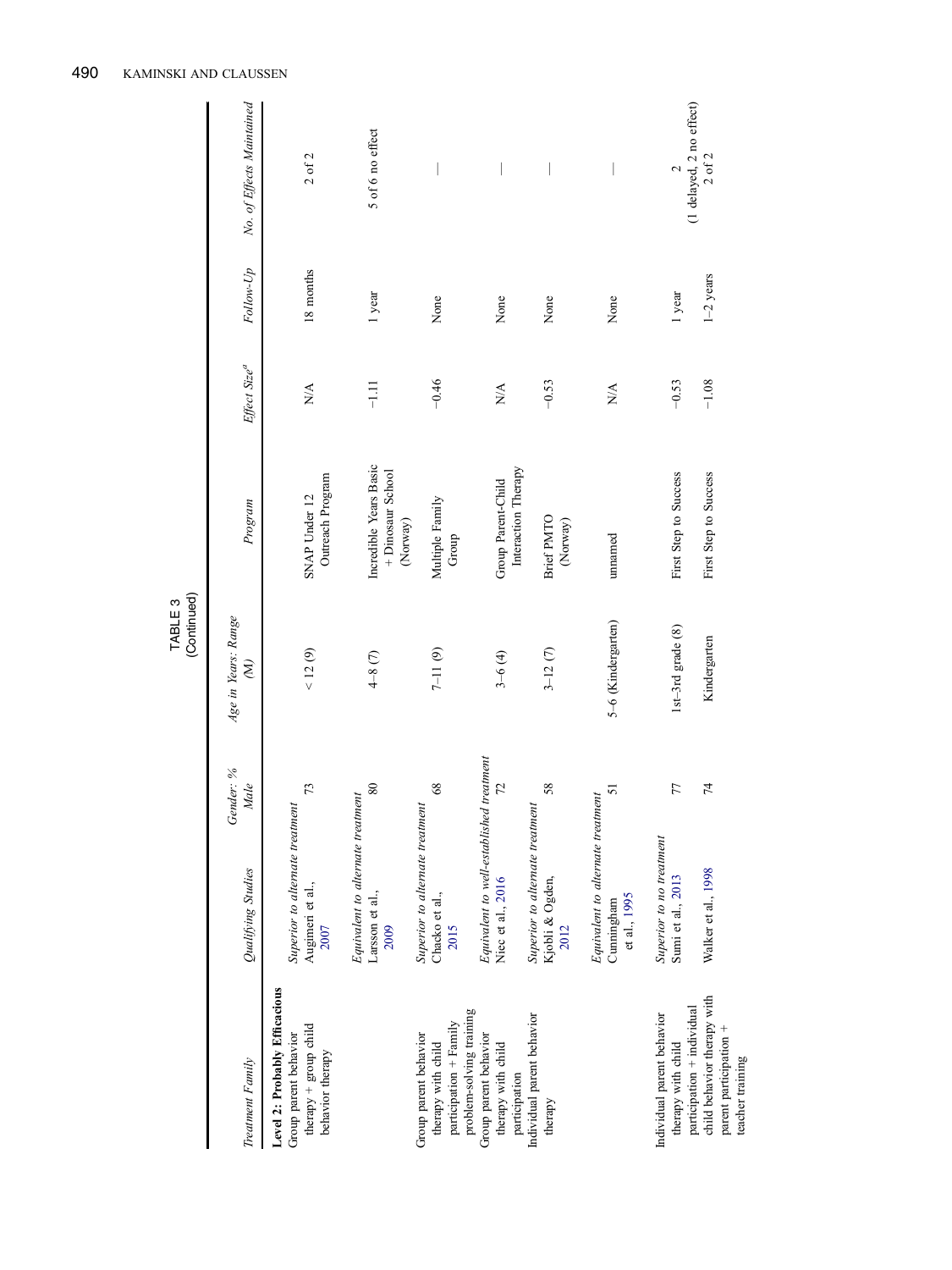| Self-directed parent behavior        | Superior to no treatment                                      |                |              |                                                                 |                        |          |                                                            |
|--------------------------------------|---------------------------------------------------------------|----------------|--------------|-----------------------------------------------------------------|------------------------|----------|------------------------------------------------------------|
| therapy                              | Connell et al.,<br>1997                                       | $\ddot{4}$     | $2 - 6(4)$   | Every Parent                                                    | $-1.74$                | 4 months | (3 delayed)<br>5                                           |
|                                      | Enebrink et al.,<br>2012                                      | 58             | $3 - 12(7)$  | COMET                                                           | $-1.65$                | 6 months | $3$ of $3$                                                 |
|                                      | Kierfeld et al.,<br>2013                                      | $\mathcal{S}$  | $3-6$        | THOP                                                            | $-1.12$                | None     |                                                            |
|                                      | Kling et al., 2010                                            | $\infty$       | $3 - 10(6)$  | COMET                                                           | $-0.52$                | 6 months | 3 of 3 further                                             |
|                                      | Porzig-Drummond<br>et al., 2015                               | $50\,$         | $2 - 10(5)$  | $1-2-3$ Magic                                                   | $\mathbf{N}\mathbf{A}$ | 6 months | improvement<br>$2$ of $2$                                  |
|                                      | Webster-Stratton,<br>1992                                     | 72             | $3 - 8(5)$   | Incredible Years<br>Precursor <sup>d</sup>                      | $-0.88$                | 1 year;  | (3 of 10 delayed<br>improvement)<br>7 of 10;               |
|                                      | Equivalent to no treatment<br>Sanders et al.,<br>2000         | 8 <sup>o</sup> | $3 - 4(3)$   | Behavioral Family<br>Intervention<br>Self-Directed              | $-0.55$                | 1 year   | (1 delayed, 2 no effect)<br>2                              |
|                                      | Webster-Stratton<br>et al., 1988                              | $\mathcal{S}$  | $3 - 8$      | Incredible Years<br>Precursor                                   | $-0.86$                | None     |                                                            |
|                                      | Webster-Stratton,<br>1990                                     | $\overline{5}$ | $3 - 8(5)$   | Incredible Years<br>Precursor                                   | $-0.76$                | None     |                                                            |
| Group child behavior therapy         | Superior to no treatment                                      |                |              |                                                                 |                        |          |                                                            |
|                                      | Kim et al., 2011                                              | 75             | $\zeta$      | unnamed                                                         | $-0.94$                | None     |                                                            |
|                                      | Webster-Stratton<br>et al., 2004                              |                | $4 - 8(6)$   | Dinosaur School<br>Incredible Years                             | $-0.32$                | 1 year   | 3<br>$2$ of :                                              |
| Group child behavior therapy         | Equivalent to well-established treatment                      |                |              |                                                                 |                        |          |                                                            |
| + teacher training                   | Webster-Stratton<br>et al., 2004                              | $\infty$       | $4 - 8(6)$   | Dinosaur School<br>Incredible Years<br>plus Teacher<br>Training | $-0.75$                | 1 year   | $2$ of $3$                                                 |
| Individual child behavior            | Superior to alternate treatment                               |                |              |                                                                 |                        |          |                                                            |
| therapy                              | Kazdin et al.,<br>1987                                        | $80\,$         | $7-13(11)$   | Skills Training<br>Problem Solving                              | $-1.80$                | 1 year   | $2$ of $2$                                                 |
|                                      | Kazdin et al.,<br>1989                                        | 78             | $7 - 12(11)$ | Skills Training<br>Problem Solving                              | $-0.77$                | 1 year   | 3 of 3 (delayed effect)                                    |
| Individual child behavior            | Superior to alternate treatment                               |                |              |                                                                 |                        |          |                                                            |
| therapy with parent<br>participation | Kazdin et al.,<br>1989                                        | $78\,$         | $7 - 12(11)$ | Skills Training with<br>in vivo practice<br>Problem Solving     | $-1.34$                | 1 year   | $3$ of $3$                                                 |
|                                      | Kazdin et al.,<br>1992                                        | 78             | $7-13(11)$   | Skills Training with<br>in vivo practice<br>Problem Solving     | $-0.84$                | 1 year   | $6$ of $7$                                                 |
| Group parent-focused therapy         | Superior to alternate treatment<br>Havighurst et al.,<br>2013 | 78             | $4 - 6(6)$   | Tuning Into Kids                                                | $-1.22$                | 6 months | 2 of 2 (different measure<br>than reported at<br>posttest) |
| Group child-centered play<br>therapy | Superior to alternate treatment<br>Ojiambo &                  | $\mathcal{S}$  | $10 - 12$    | Group Activity Play                                             | $-0.91$                | None     |                                                            |
|                                      | Bratton, 2014                                                 |                |              | Therapy                                                         |                        |          |                                                            |

# PSYCHOSOCIAL TREATMENTS FOR DISRUPTIVE BEHAVIORS 491

 $(Continued)$ (Continued)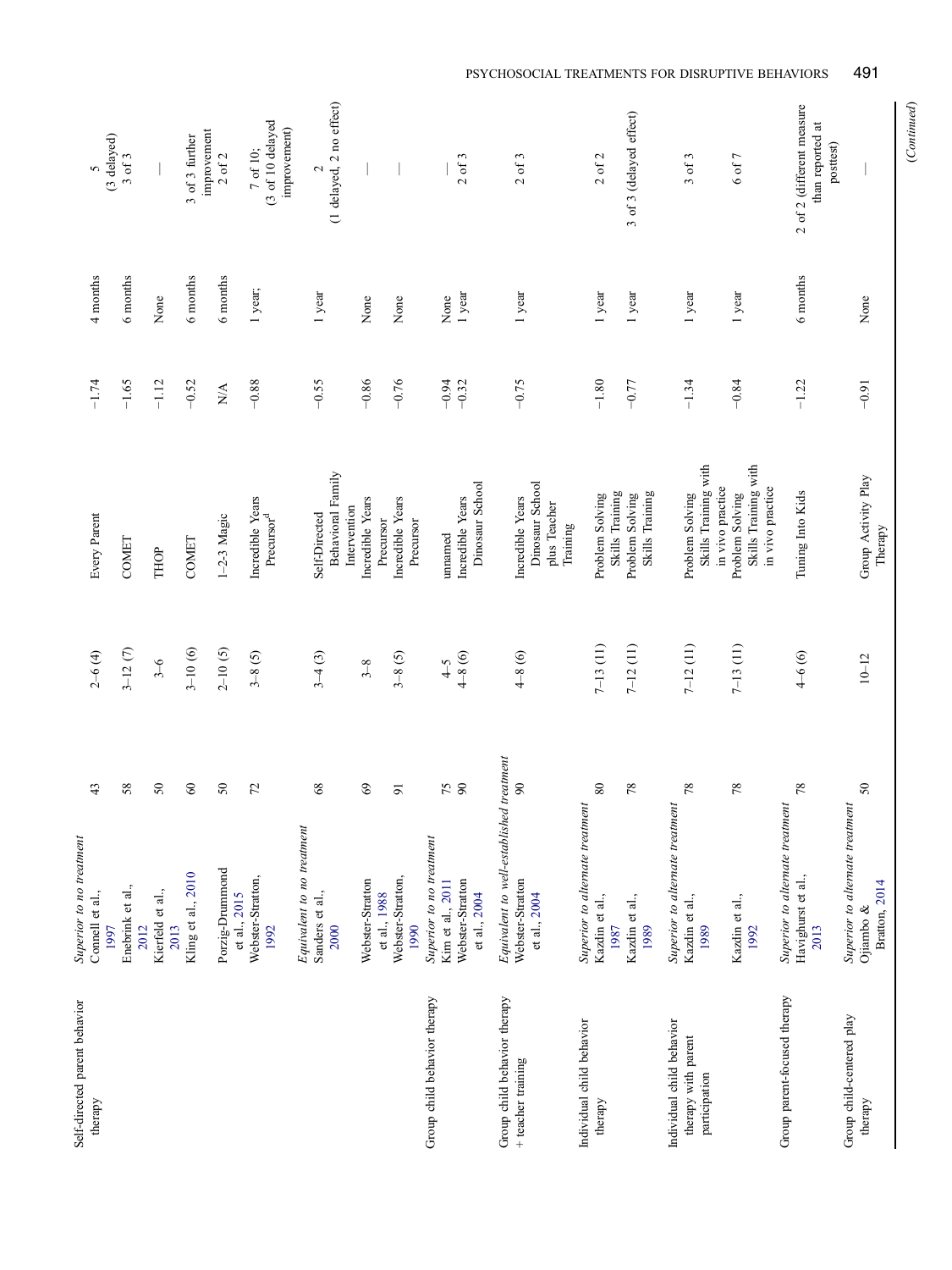TABLE 3<br>(Continued) (Continued) TABLE 3

| Treatment Family                                                                                                                                                                                                  | Qualifying Studies                                                | Gender: %<br>Male | Age in Years: Range<br>Q) | Program                                                                                                                                                                             | Effect Size <sup>a</sup>          | Follow-Up | No. of Effects Maintained |
|-------------------------------------------------------------------------------------------------------------------------------------------------------------------------------------------------------------------|-------------------------------------------------------------------|-------------------|---------------------------|-------------------------------------------------------------------------------------------------------------------------------------------------------------------------------------|-----------------------------------|-----------|---------------------------|
| Individual child-centered play<br>therapy                                                                                                                                                                         | Superior to alternate treatment<br>Meany-Walen<br>et al., 2014    | 79                | $5 - 9(6)$                | Adlerian Play Therapy                                                                                                                                                               | $-0.99$                           | None      |                           |
| Level 3: Possibly Efficacious<br>therapy + individual parent<br>behavior therapy with child<br>participation + group child<br>individual child behavior<br>Group parent behavior<br>behavior therapy +<br>therapy | Superior to no treatment<br>Feinfield & Baker,<br>2004            | 86                | $4-8$ $(7)$               | Project TEAM                                                                                                                                                                        | $-0.55$                           | 5 months  | 3 of 3 decayed            |
| therapy + group parent-<br>Group parent behavior<br>focused therapy                                                                                                                                               | Superior to no treatment<br>David et al., 2014                    | 48                | $4 - 12(6)$               | Parenting Program<br>Rational Positive                                                                                                                                              | $-0.35$                           | 1 month   | $1$ of $2$                |
| therapy + teacher training +<br>group child behavior<br>Group parent behavior<br>therapy                                                                                                                          | Superior to no treatment<br>Webster-Stratton<br>et al., 2004      | $\mathfrak{g}$    | $4 - 8(6)$                | Incredible Years Basic<br>Dinosaur School<br>Training plus<br>plus Teacher                                                                                                          | $-0.66$                           | 1 year    | 3<br>$2$ of :             |
| therapy + teacher training<br>Group parent behavior                                                                                                                                                               | Superior to no treatment<br>Webster-Stratton<br>et al., 2004      | $\infty$          | $4 - 8(6)$                | Incredible Years Basic<br>plus Teacher<br>Training                                                                                                                                  | $-0.73$                           | 1 year    | $3$ of $3$                |
| participation + addressing<br>Individual parent behavior<br>parental mental health<br>therapy with child                                                                                                          | Superior to no treatment<br>Sanders et al.,<br>2000               | 68                | $3 - 4$ (3)               | Family Intervention<br><b>Enhanced Behavioral</b>                                                                                                                                   | $-1.00$                           | 1 year    | $5$ of $5$                |
| + individual child behavior<br>Group child behavior therapy<br>therapy<br>needs                                                                                                                                   | Superior to no treatment<br>Lochman et al.,<br>1993               | 52                | third grade               | unnamed                                                                                                                                                                             | $\frac{\Delta}{\Delta}$           | None      |                           |
| Teacher training                                                                                                                                                                                                  | Superior to no treatment<br>Henningham<br>et al., 2012<br>Baker-  | 61                | $3 - 6$                   | Teacher Training<br>Incredible Years                                                                                                                                                | $-0.34$                           | None      |                           |
| Family problem-solving<br>Level 4: Experimental<br>training                                                                                                                                                       | Not yet tested in a randomized trial<br>Ollendick et al.,<br>2016 | 62                | $7 - 14(9)$               | Proactive Solutions<br>Collaborative &                                                                                                                                              | $\frac{\triangleleft}{\triangle}$ | 6 months  | $2$ of $2$                |
|                                                                                                                                                                                                                   |                                                                   |                   |                           | Note. COMET = Communication Method program; OSLO = Oregon Social Learning Center program; PCIT = Parent-Child Interaction Therapy; PMTO = Parent Management Training Oregon; SNAP = |                                   |           |                           |

Stop Now and Plan; THOP = Therapy program for children with hyperkinetic and oppositional problem behavior. Stop Now and Plan; THOP = Therapy program for children with hyperkinetic and oppositional problem behavior.

<sup>a</sup>Effect sizes shown represent a simple baseline to posttest change (as a function of baseline standard deviation) among the treatment group based on available data. These effect sizes should not be aEffect sizes shown represent a simple baseline to posttest change (as a function of baseline standard deviation) among the treatment group based on available data. These effect sizes should not be compared with effect sizes calculated using other methods more typically used in meta-analysis that would incorporate the correlation between baseline and posttest scores into the effect size. compared with effect sizes calculated using other methods more typically used in meta-analysis that would incorporate the correlation between baseline and posttest scores into the effect size.

<sup>o</sup>Name of program: Standard Behavioral Family Intervention. cName of program: Standard Behavioral Family Intervention. <sup>b</sup>Boys and girls included, but proportion not reported. bBoys and girls included, but proportion not reported.

<sup>d</sup> Name of program: Individually administered videotape modeling parent training program (IVM). Name of program: Individually administered videotape modeling parent training program (IVM).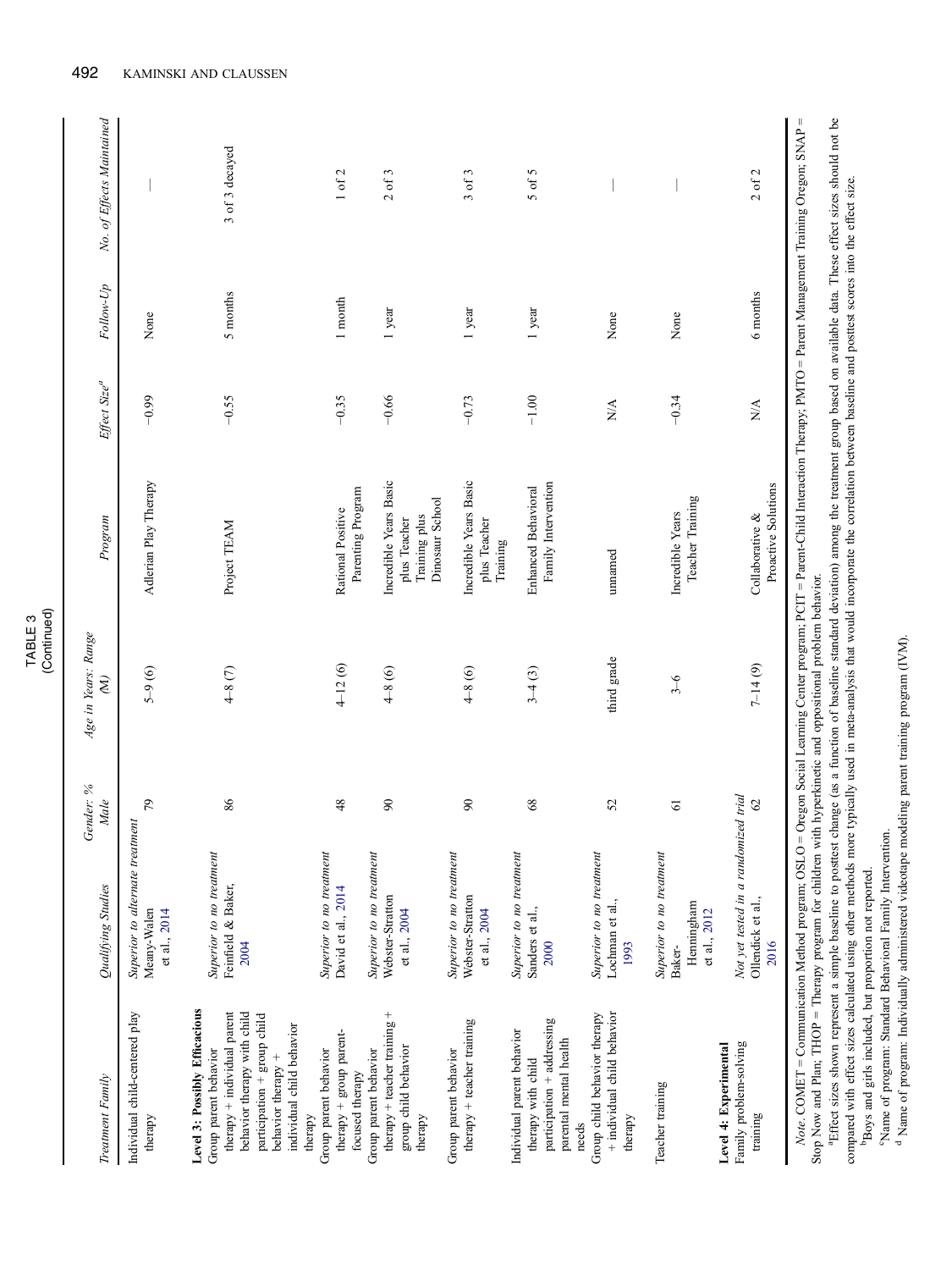efficacious treatment families and the experimental treatment family were classified based on the results of single studies. Thus, only limited statements can be made about the populations for whom those treatment families work.

With respect to gender, all 39 studies that contributed information to the leveling of the treatment families included both boys and girls in their samples. Only eight eligible studies reported on analysis of gender as a potential moderator of treatment effects, seven of which reported no significant differences in outcomes by gender (Kjobli, Hukkelberg, & Ogden, [2013;](#page-22-0) Kjobli & Ogden, [2012](#page-22-0); Kling, Forster, Sundell, & Melin, [2010;](#page-22-0) Leung, Sanders, Leung, Mak, & Lau, [2003;](#page-22-0) Ogden & Hagen, [2008](#page-22-0); Ollendick et al., [2016;](#page-22-0) Walker et al., [1998\)](#page-23-0). One study of self-directed parent behavior therapy reported a single gender difference on only one of several indicators analyzed, favoring girls (Enebrink, Hogstrom, Forster, & Ghaderi, [2012\)](#page-21-0). Thus, although limited, the available evidence for the treatment families in this review appears to be equally strong for boys and girls.

An even smaller number of studies (five) investigated age as a potential moderator. One study investigating group and individual parent behavioral therapies (Ogden & Hagen, [2008\)](#page-22-0) across a wide age range (4–12 years) reported better outcomes for younger children than older children. One nonrandomized study investigating family problem-solving training (Ollendick et al., [2016\)](#page-22-0) with 7- to 14-year-olds suggested that younger ages in that range benefited more. Four studies with large age ranges (ages 3 or 4 to 12 years) reported no significant differences in effects by age for Internet-based, individual, group or self-directed parent behavior therapy (Enebrink et al., [2012](#page-21-0); Kjobli et al., [2013;](#page-22-0) Kjobli & Odgen, [2012](#page-22-0); Kling et al., [2010,](#page-22-0) respectively). These patterns do not lend themselves to even tentative statements about age as a moderator for specific programs.

Looking at age differences across treatment families, however, a few potential patterns emerged. For example, six treatment families (individual child behavior therapy with or without parent participation, individual plus group child behavior therapy, group child-centered play therapy, group parent behavior therapy with child participation + family problem-solving training, and family problem-solving training) only have qualifying studies that included the older ages covered by this review (i.e., 7–13 years of age). Eleven other treatment families only included younger ages covered by this review (i.e., up to age 9) in qualifying studies. The final six classified treatment families (group parent behavior therapy, group parent behavior therapy + group child behavior therapy, group parent behavior therapy + group parent-focused therapy, individual parent behavior therapy with and without child participation, and self-directed parent behavior therapy) have been tested and found superior to no treatment or an alternate treatment across the entire age range covered by this review (i.e., ages 3–12). Comparisons between these findings and McCart and

Sheidow's [\(2016](#page-22-0)) Evidence Base Update of treatments for youth ages 13 and older may provide further insight.

Information on the race or ethnicity of children or parents was missing from 22 of 64 eligible studies for this review, and effects of those characteristics were not analyzed in most of the studies that had information. Twenty-nine studies reported on racial and/or ethnic background of participants but were relatively homogeneous samples (i.e., made up of more than 80% of participants of the same race or ethnicity). Although each of those 29 individual studies included a relatively homogeneous set of participants with respect to racial or ethnic groups, the studies as a group represent a wide range of backgrounds. From the United States there were studies with primarily White, African American, and Mexican American samples. From Canada there were primarily English-speaking and entirely French Canadian samples. The four Australian/ New Zealand studies were primarily White. Scandinavia was represented by multiple studies from Norway and Sweden, with one Norwegian sample involving more than half Pakistani immigrants. The three studies from the Netherlands included approximately one third immigrants; studies from other European countries (United Kingdom, Ireland, Belgium, Germany, Romania, Portugal) did not discuss ethnicity. Studies were also conducted in Hong Kong, South Korea, Jamaica, Panama, and Uganda. The whole of the literature on these treatments is thus relatively heterogeneous, even though individual studies in the group were not. Fifteen of the 64 eligible studies reported the race and/or ethnicity of their participants and likely had enough variability to at least analyze group differences but either did not analyze or did not report on those analyses. Only a single study (Ollendick et al., [2016\)](#page-22-0) analyzed effects by race/ethnicity. Effects for Caucasian children were similar to those for non-Caucasian children.

## Effect Sizes and Follow-Up

Although not considered during the application of the Evidence Base Update criteria, [Table 3](#page-13-0) also displays information about effect size, duration of follow-up, and maintenance of effects at follow-up. Effect sizes shown represent baseline to posttest change (as a function of baseline standard deviation) for the treatment group to show the relative amount of improvement for treated participants across studies. Traditionally, within-group effect sizes are attenuated for the degree of correlation between the baseline and posttest scores, prior to aggregation for a meta-analysis. However, that correlation was almost never provided in articles; thus we report only the simple baseline to posttest change index (without correction for correlation) here. These effect sizes should not be compared with effect sizes calculated using other methods more typically used in meta-analysis. Not surprisingly, visual inspection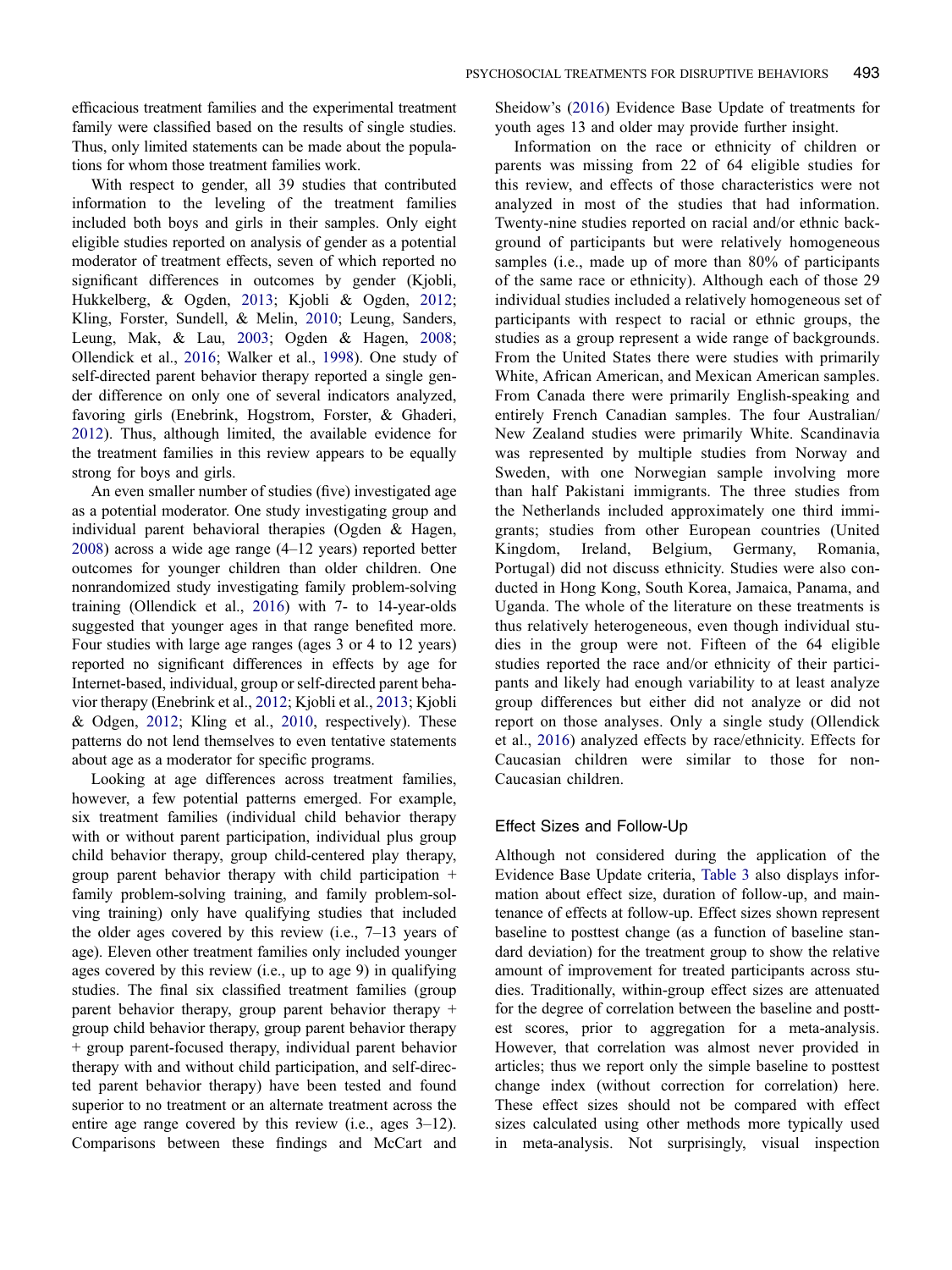suggests larger effects among studies with "superior" outcomes than studies with "equivalent" outcomes. Also notable is the overall range of effect sizes, even within treatment families. For example, effect size for group parent behavior therapy ranged from a low of 0.02 (indicating essentially no change from baseline to post, possibly a slight worsening of the treatment group) to a high of −1.41 (almost 1.5 standard deviation improvement). An explicitly quantitative examination of these studies, such as a formal meta-analysis, might reveal patterns of moderation that are not apparent from visual inspection.

Evidence Base Update criteria similarly do not incorporate information on maintenance of effects after treatment ends, which should also be an important consideration in deliberations about selecting treatment families. Only slightly more than half (56%) of the qualifying studies in this review reported on at least one relevant outcome at a follow-up assessment point, ranging from 1 month to 2 years posttreatment. Many nonreporting studies used a waitlist control group, which precludes follow-up assessment of those who did not receive the treatment. Other studies may have published follow-up results in a subsequent publication, so could not be reflected here. Most studies reporting a follow-up assessment (17 of 22) documented maintained effects on at least two disruptive behavior measures, with many indicating either delayed improvement (i.e., the group difference was not significant at posttest but was significant at follow-up) or further improvement following the significant posttest difference.

# **DISCUSSION**

This review applies an established preponderance of evidence approach to reviewing psychosocial treatments for DBDs in children 12 years of age and younger. Two treatments—both of which are parent-focused treatments that incorporate behavioral elements—met criteria for the highest level of evidence, well-established. The two previous Society for Clinical Child and Adolescent Psychology reviews in this area (Brestan & Eyberg, [1998;](#page-21-0) Eyberg et al., [2008\)](#page-21-0) also concluded that an individual parent behavior therapy with child participation (Parent Management Training Oregon Model) was well-established. This review extends the well-established classification to include group parent behavior therapy. This review also complements practice parameters from child psychiatry. AACAP's (Steiner, [1997](#page-23-0)) recommendations for the treatment of CD include "family interventions" (i.e., parent guidance, training and family therapy) but do not prioritize family approaches over other domains such as treatment of comorbid disorders, child psychotherapy, and child psychosocial skill-building. AACAP's more recent (Steiner & Remsing, [2007\)](#page-23-0) ODD practice parameters highlight parent management training as recommended for "almost all cases." Their

definition is consistent with both of the well-established treatment families as classified in this review and treatment families that have not attained as high a level of evidence (i.e., individual parent behavior therapy, self-directed parent behavior therapy, and parent-directed behavior therapies in conjunction with other psychosocial modalities).

In this review, treatments including a behavioral orientation appeared in general to have a stronger evidence base than treatments lacking behavioral elements (such as relationship-based or parent-focused therapy or child-centered play therapy). Two previous meta-analyses have produced somewhat inconsistent conclusions when comparing behavioral and nonbehavioral approaches to child problem behaviors. Lundahl, Risser, and Lovejoy ([2006\)](#page-22-0) found no significant difference between behavioral and nonbehavioral parent training programs. Comer, Chow, Chan, Cooper-Vince, and Wilson ([2013\)](#page-21-0) reported significantly greater effects for behavioral versus nonbehavioral psychosocial treatments for disruptive behavior problems in children younger than 8. However, meta-analytic results are based on average effect sizes aggregated across separate studies and thus not direct comparisons of behavioral and nonbehavioral approaches within the same sample. Four studies eligible for the current review directly tested behavioral against nonbehavioral approaches, all of which led to similar conclusions about the superiority of treatments with behavioral elements. Bernal and colleagues ([1980\)](#page-21-0) tested individual client-centered parent therapy against individual parent behavior therapy with child participation for families with children ages 5 to 12, with the behavioral approach resulting in significantly better outcomes. Kazdin and colleagues (Kazdin et al., [1989](#page-21-0); Kazdin et al., [1987\)](#page-22-0) compared individual child relationship therapy to individual child behavior therapy with and without parent participation in families of children ages 7–13, with the behavioral approaches resulting in significantly better child disruptive behavior outcomes. Wells and Egan ([1988\)](#page-23-0) reported significantly better outcomes among their sample of families with 3- to 8-year-old children who participated in behavioral as compared to nonbehavioral individual parent therapy with child participation. Behaviorally oriented treatments thus have a consistently stronger evidence base both in systematic reviews and head-to-head comparisons.

Distinctions between this type of review that examines strength of evidence and reviews that examine the relative strength of effects are not always made evident to consumers of evidence-based reviews, and are thus important to highlight here. Evidentiary reviews, the approach used in the present study, classify the level of available evidence and thus identify treatments for which there is the greatest degree of confidence that implementation will have a significant effect. In contrast, strength of effects analyses (e.g., meta-analyses) identify which interventions have the largest effect sizes and are thus likely to have the largest impact on participants if implemented. Thus, although both group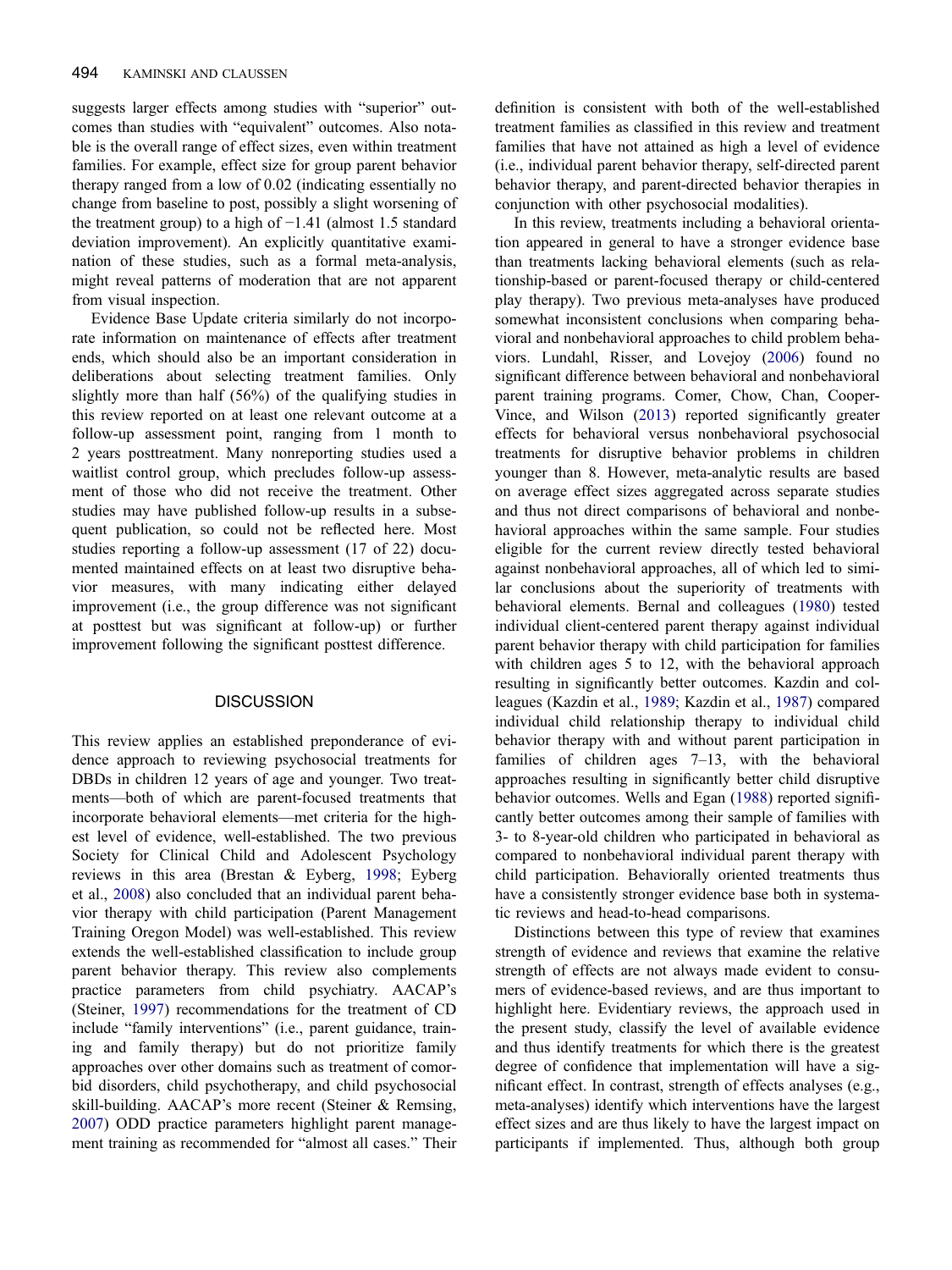parent behavior therapy and individual parent behavior therapy with child participation are likely to significantly decrease children's disruptive behavior (based on their classifications as well-established treatments), the two treatment types might not be equivalent with respect to the strength of their effects (i.e., how much of a decrease in problematic behavior is observed after participation). Although the current type of review cannot answer that question, other clues exist to inform future hypotheses.

Two key differences between the two well-established treatment families offer insight into how their effectiveness might compare. The first is that the treatments differ with respect to who participates in treatment—one treatment includes parents only, the other includes the child in the parent-directed treatment. Child involvement in parent-focused behavior therapy allows the therapist to directly observe the behaviors and the relationships rather than relying only on parent report and can provide an opportunity for the parents to practice skills with their child during treatment, which was a robust predictor of larger effects in a meta-analysis of parent training programs (Kaminski, Valle, Filene, & Boyle, [2008\)](#page-21-0). Thus, although both of the well-established treatment families were parent focused, indicating a high level of evidence for intervening with parents for the treatment of DBDs in children ages 12 years and younger, the likely importance of child involvement should not be overlooked. In addition to potentially stronger effects, inclusion of the child in parent-focused programs may also have pragmatic implications. When reimbursement for therapy is contingent upon the diagnosed individual's participation in treatment, reimbursement for parent-focused therapy may be easier to justify if the child were also involved.

The second difference between the two well-established treatments that is important with respect to potential differences in strength of effects is the number of participants being treated simultaneously, that is, whether treatment is being delivered individually or to groups. Group delivery offers the opportunity for parent-to-parent peer support and destigmatization of therapy by having parents socialize with others facing similar parenting challenges and allows for a single therapist to treat a larger number of parents. However, individually delivered treatment can provide deeper engagement with parents and the potential for individualized learning or pacing of a program. Not yet known is whether the potential greater efficiency of treating a larger number of clients might be at the cost of intensity of treatment, leading to weaker effects. This question has been examined using meta-analysis, with inconsistent results. A meta-analysis of parent training programs in general (i.e., not restricted by child age or to a particular type of outcome; Lundahl et al., [2006\)](#page-22-0) reported larger effect sizes for individually delivered programs than for group-delivered programs. A more recent meta-analysis of psychosocial treatments for disruptive behavior problems in children ages 8 and younger (i.e., not restricted to parents as the focal participants; Comer et al., [2013](#page-21-0)) reported similar effect sizes for group- versus

individually delivered programs. Although both meta-analyses investigated delivery mode as a moderator of effect sizes, neither could isolate the effect of delivery mode from other factors such as treatment orientation and whether the child was involved in treatment. Further, as recent evidence has emerged that parents may differ in their preference of one type of treatment approach over another based on their needs and perception of their child's diagnosis (Wymbs et al., [2015](#page-23-0)), investigations of the impact of parent preferences on program outcomes may be valuable.

Rather than continued independent streams of effectiveness trials of the two well-established treatment families, greater health impact could be achieved by investigation into how to blend the strengths of effective approaches into an even more effective treatment. A combined approach including both group- and individually delivered parent behavior therapy with child participation was represented in only a single study eligible for the current review (Feinfield & Baker, [2004](#page-21-0), in which treatment was superior to a no-treatment control group and the effects persisted to a 5-month follow-up assessment). As that multimodal treatment also included both group- and individually delivered child-focused behavior therapy, the simple effects of a blended approach to parent behavior therapy cannot be estimated. However, Niec, Barnett, Prewett, and Shanley Chatham [\(2016\)](#page-22-0) directly compared group parent behavior therapy with child participation versus individual parent behavior therapy with child participation and reported that the group version was not statistically inferior to the individually administered version, leading to its classification as probably efficacious. As well, at least one preventive program has shown significant child behavior outcomes with a combination of group delivery with individual parent–child time in the program (Kaminski et al., [2013](#page-21-0)), suggesting promise for a blended approach to treatment. Thus, instead of pitting efficiency of delivery against intensity of effects, future efforts could focus on maximizing both.

As with all studies, this type of evidence review has its limitations. The established criteria restrict study eligibility in certain ways (e.g., to published studies, to manualized treatments, to specific sample inclusion criteria) that limit the generalizability of the results to the population of studies represented by the eligible sample of articles. Each individual study restricted inclusion as well (e.g., by excluding children with substantial developmental delays), thus limiting the generalizations that can be made about the strength of evidence for these treatments for all children with DBDs. The nature of the review involves a "vote counting" technique (i.e., based on the number of studies with significant differences) that has been criticized for relying on a somewhat arbitrary statistical significance cutoff and capitalizing on chance by aggregating based on  $p$  values alone (Bushman, [1994\)](#page-21-0). Although not a recommended approach to aggregating empirical findings, this type of preponderance of evidence approach works well to show how much rigorous evidence has accumulated in support of particular approaches. A review of evidence approach also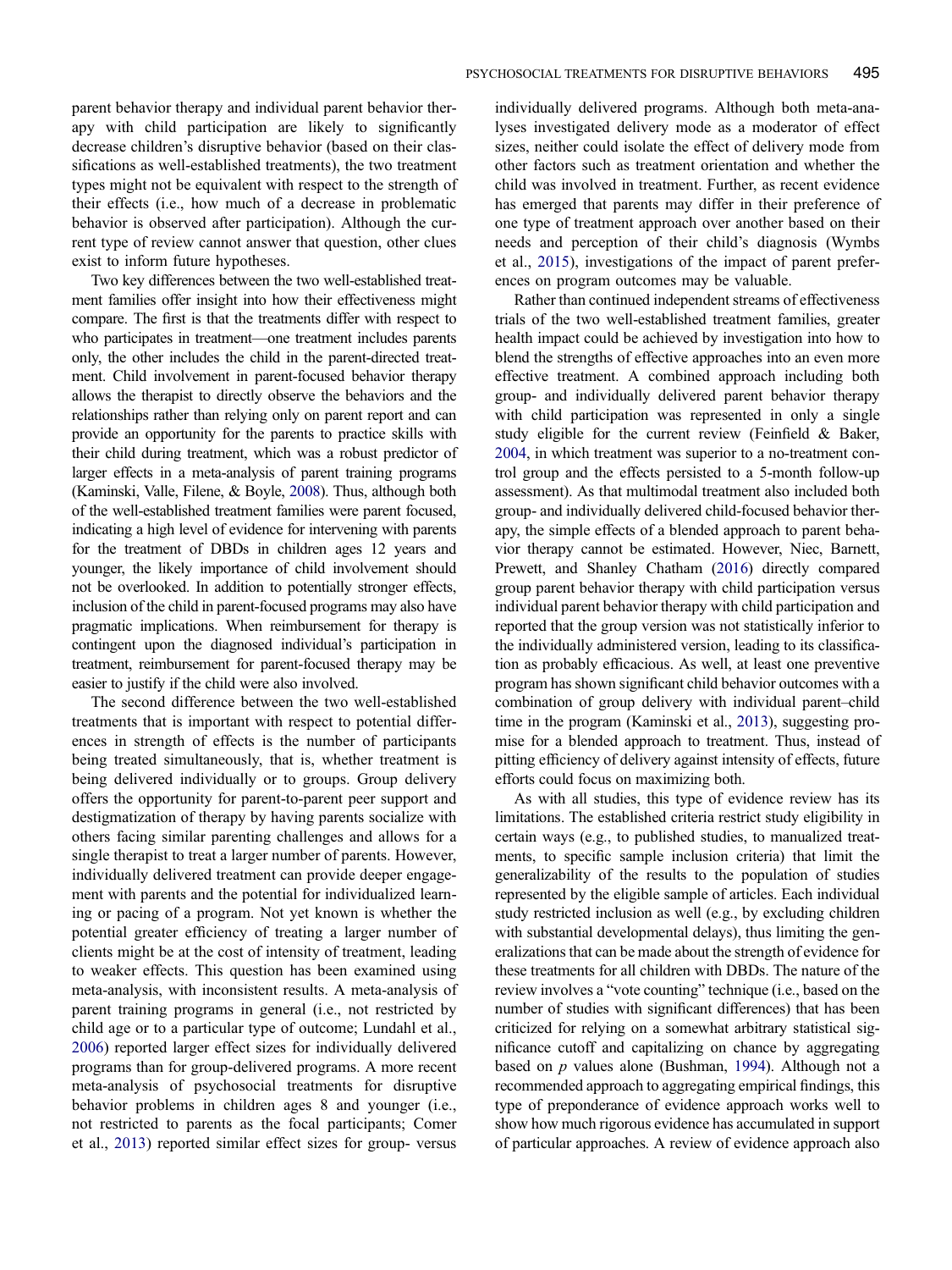<span id="page-20-0"></span>has the benefit of being more inclusive of the literature than meta-analyses, which typically exclude studies or findings that report only whether there was a significant effect.

The change from reviewing specific treatment packages in Brestan and Eyberg ([1998\)](#page-21-0) and Eyberg et al. [\(2008](#page-21-0)) to reviewing treatment families also has important limitations and implications. As just noted, classification of treatment families has the advantages of informing population-level, professional, and family decisions where packaged brand-name programs are unavailable. However, substantial variability in content, delivery, and effects within treatment families has been previously documented, suggesting caution in drawing conclusions about individual programs based only on what is known about the more general classes of treatment families. For example, Kaminski and colleagues (Kaminski et al., [2008](#page-21-0)) reported effect sizes from behavioral parent training programs ranging from – 0.61 (i.e., a difference of more than .5 standard deviation favoring the comparison group) to 3.69 (i.e., a difference of more than 3.5 standard deviations favoring the treatment group). Among the studies of the two treatments attaining a well-established level of evidence in this review, there were a handful of studies for which the treatment group was not superior to the comparison group and a wide range of effect sizes, indicating that even with a well-established treatment family, there is no guarantee of success. This underscores the importance of not relying on broadly construed treatment families (e.g., group parent behavior therapy) or single program characteristics (e.g., child participation in parent-focused treatment) to draw conclusions about likely impact if a particular program is implemented. Conclusions from a review of treatment families (such as this one) can be interpreted only as indicative of a general class of treatments, and might not be true for every program that could fall within a treatment family. One limitation in understanding not only whether an approach can work but for whom it works best is evident in the very limited analyses of family characteristics such as race or ethnicity, as most study samples were generally homogeneous. Although treatment programs can be effectively used with different cultural groups (e.g., Gardner, Montgomery, & Knerr, [2015](#page-21-0)), there is also evidence that cultural background affects the effectiveness of interventions such as parent training (Lau, [2006](#page-22-0)) and thus should be carefully evaluated. Whenever possible, selection of a particular treatment or treatment family should thus be guided by more information than can be provided here.

With two well-established, 13 probably efficacious, seven possibly efficacious, one experimental, and three unclassifiable treatment families, this Evidence Base Update documents the state of a sizable body of evidence regarding efficacy, effectiveness, or relative effectiveness of psychosocial treatments for DBDs for children ages 12 and younger. As the individual program models continue to compete for superiority, more such studies will surely accumulate. Potentially more valuable, however, and with a much smaller base of existing knowledge, are systematic investigations of implementation, dissemination, and uptake. For example, few studies exist on how to expand implementation of these mostly university- or clinic-tested treatments to existing and wider reaching infrastructures. Similarly, the extent to which delivery could expand beyond the narrower set of providers holding advanced academic credentials—perhaps either through adapted curricula and training or for children with less severe symptoms—has not been investigated. Moving from understanding which approach is superior overall to understanding which approach is best under which conditions or for which families would also facilitate more efficient use of treatment resources. In other words, this field has many answers to questions about "what works" for children with DBDs but is still in need of actionable strategies to get what works to all of the children and families who need it.

# ACKNOWLEDGMENTS

The findings and conclusions in this article are those of the authors and do not necessarily represent the official position of the Centers for Disease Control and Prevention.

# **ORCID**

Jennifer W. Kaminski Dhttp://orcid.org/0000-0001-7940-4734

# **REFERENCES**

- Abrahamse, M. E., Junger, M., Chavannes, E., Coelman, F. J., Boer, F., & Lindauer, R. J. (2012). Parent–child interaction therapy for preschool children with disruptive behaviour problems in the Netherlands. Child and Adolescent Psychiatry and Mental Health, 6, 24. doi:[10.1186/1753-2000-6-24](http://dx.doi.org/10.1186/1753-2000-6-24)
- Abrahamse, M. E., Junger, M., Van Wouwe, M. A. M. M., Boer, F., & Lindauer, R. J. L. (2016). Treating child disruptive behavior in high-risk families: A comparative effectiveness trial from a community-based implementation. Journal of Child and Family Studies, 25(5), 1605– 1622. doi:[10.1007/s10826-015-0322-4](http://dx.doi.org/10.1007/s10826-015-0322-4)
- American Psychiatric Association. (2013). Diagnostic and statistical manual of mental disorders (5th ed.). Washington, DC: Author.
- Augimeri, L. K., Farrington, D. P., Koegl, C. J., & Day, D. M. (2007). The SNAP Under 12 Outreach Project: Effects of a community based program for children with conduct problems. Journal of Child and Family Studies, 16(6), 799–807. doi:[10.1007/s10826-006-9126-x](http://dx.doi.org/10.1007/s10826-006-9126-x)
- Axberg, U., & Broberg, A. G. (2012). Evaluation of "the incredible years" in Sweden: The transferability of an American parent-training program to Sweden. Scandinavian Journal of Psychology, 53(3), 224–232. doi[:10.1111/sjop.2012.53.issue-3](http://dx.doi.org/10.1111/sjop.2012.53.issue-3)
- Baker-Henningham, H., Scott, S., Jones, K., & Walker, S. (2012). Reducing child conduct problems and promoting social skills in a middle-income country: Cluster randomised controlled trial. British Journal of Psychiatry, 201, 101–108. doi:[10.1192/bjp.bp.111.096834](http://dx.doi.org/10.1192/bjp.bp.111.096834)
- Behan, J., Fitzpatrick, C., Sharry, J., Carr, A., & Waldron, B. (2001). Evaluation of the Parenting Plus Programme. The Irish Journal of Psychology, 22(3–4), 238–256. doi:[10.1080/03033910.2001.10558283](http://dx.doi.org/10.1080/03033910.2001.10558283)
- Berkovits, M. D., O'Brien, K. A., Carter, C. G., & Eyberg, S. M. (2010). Early identification and intervention for behavior problems in primary care: A comparison of two abbreviated versions of parent-child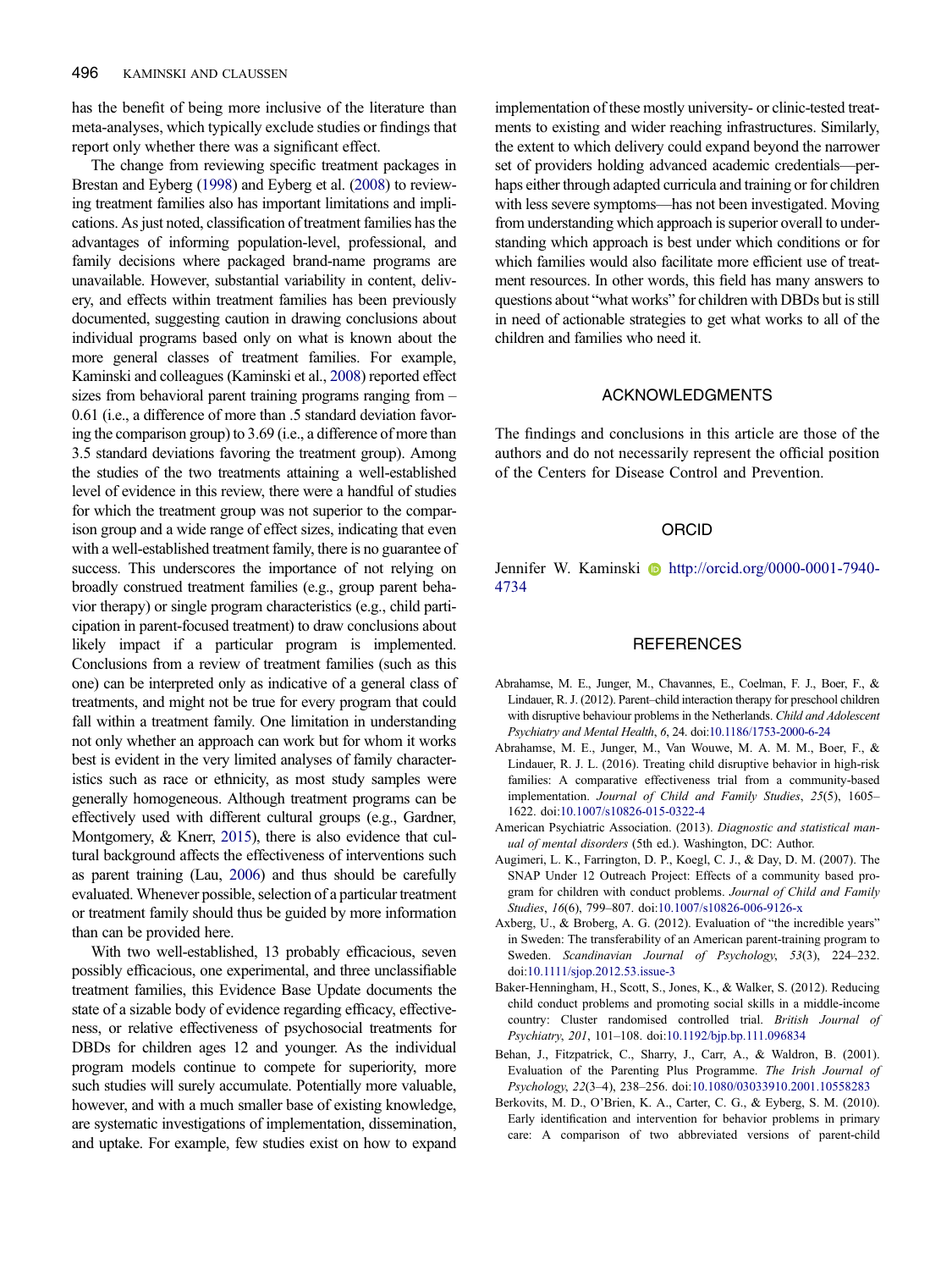<span id="page-21-0"></span>interaction therapy. Behavior Therapy, 41(3), 375–387. doi:[10.1016/j.](http://dx.doi.org/10.1016/j.beth.2009.11.002) [beth.2009.11.002](http://dx.doi.org/10.1016/j.beth.2009.11.002)

- Bernal, M. E., Klinnert, M. D., & Schultz, L. A. (1980). Outcome evaluation of behavioral parent training and client-centered parent counseling for children with conduct problems. Journal of Applied Behavior Analysis, 13(4), 677–691. doi[:10.1901/jaba.1980.13-677](http://dx.doi.org/10.1901/jaba.1980.13-677)
- Bjorknes, R., & Manger, T. (2013). Can parent training alter parent practice and reduce conduct problems in ethnic minority children? A randomized controlled trial. Prevention Science, 14(1), 52–63. doi:[10.1007/s11121-](http://dx.doi.org/10.1007/s11121-012-0299-9) [012-0299-9](http://dx.doi.org/10.1007/s11121-012-0299-9)
- Braet, C., Meerschaert, T., Merlevede, E., Bosmans, G., Van Leeuwen, K., & De Mey, W. (2009). Prevention of antisocial behaviour: Evaluation of an early intervention programme. European Journal of Developmental Psychology, 6(2), 223–240. doi:[10.1080/17405620601033194](http://dx.doi.org/10.1080/17405620601033194)
- Bratton, S. C., Ceballos, P. L., Sheely-Moore, A. I., Meany-Walen, K., Pronchenko, Y., & Jones, L. D. (2013). Head start early mental health intervention: Effects of child-centered play therapy on disruptive behaviors. International Journal of Play Therapy, 22(1), 28–42. doi:[10.1037/](http://dx.doi.org/10.1037/a0030318) [a0030318](http://dx.doi.org/10.1037/a0030318)
- Brestan, E. V., & Eyberg, S. M. (1998). Effective psychosocial treatments of conduct-disordered children and adolescents: 29 years, 82 studies and 5,272 kids. Journal of Clinical Child Psychology, 27, 180–189. doi[:10.1207/s15374424jccp2702\\_5](http://dx.doi.org/10.1207/s15374424jccp2702%5F5)
- Broidy, L. M., Nagin, D. S., Tremblay, R. E., Bates, J. E., Brame, B., Dodge, K. A., & Vitaro, F. (2003). Developmental trajectories of childhood disruptive behaviors and adolescent delinquency: A six-site, crossnational study. Developmental Psychology, 39, 222–245. doi:[10.1037/](http://dx.doi.org/10.1037/0012-1649.39.2.222) [0012-1649.39.2.222](http://dx.doi.org/10.1037/0012-1649.39.2.222)
- Bushman, B. J. (1994). Vote-counting procedures in meta-analysis. The handbook of research synthesis (H. Cooper & L.V. Hedges, Eds.). New York, NY: Russell Sage Foundation.
- Chacko, A., Gopalan, G., Franco, L., Dean-Assael, K., Jackson, J., Marcus, S., … McKay, M. (2015). Multiple family group service model for children with disruptive behavior disorders: Child outcomes at posttreatment. Journal of Emotional and Behavioral Disorders, 23(2), 67– 77. doi:[10.1177/1063426614532690](http://dx.doi.org/10.1177/1063426614532690)
- Chambless, D. L., Baker, M. J., Baucom, D. H., Beutler, L. E., Calhoun, K. S., Crits-Christoph, P., … Woody, S. R. (1998). Update on empirically validated therapies, II. Clinical Psychologist, 51, 3-16.
- Chambless, D. L., Sanderson, W. C., Shoham, V., Johnson, S. B., Pope, K. S., Crits-Christoph, P., … McCurry, S. (1996). An update on empirically validated therapies. Clinical Psychologist, 49, 5–18.
- Christensen, A., Johnson, S. M., Phillips, S., & Glasgow, R. E. (1980). Cost effectiveness in behavioral family therapy. Behavior Therapy, 11(2), 208–226. doi:[10.1016/S0005-7894\(80\)80021-9](http://dx.doi.org/10.1016/S0005-7894(80)80021-9)
- Comer, J. S., Chow, C., Chan, P. T., Cooper-Vince, C., & Wilson, L. A. S. (2013). Psychosocial treatment efficacy for disruptive behavior problems in very young children: A meta-analytic examination. Journal of the American Academy of Child and Adolescent Psychiatry, 52, 26–36. doi[:10.1016/j.jaac.2012.10.001](http://dx.doi.org/10.1016/j.jaac.2012.10.001)
- Connell, S., Sanders, M. R., & Markie-Dadds, C. (1997). Self-directed behavioral family intervention for parents of oppositional children in rural and remote areas. Behavior Modification, 21(4), 379–408. doi[:10.1177/01454455970214001](http://dx.doi.org/10.1177/01454455970214001)
- Connor, D. F. (2002). Aggression and antisocial behavior in children and adolescents: Research and treatment. New York, NY: Guilford Press.
- Cunningham, C. E., Bremner, R., & Boyle, M. (1995). Large group community-based parenting programs for families of preschoolers at risk for disruptive behaviour disorders: Utilization, cost effectiveness, and outcome. Child Psychology & Psychiatry & Allied Disciplines, 36(7), 1141– 1159. doi[:10.1111/j.1469-7610.1995.tb01362.x](http://dx.doi.org/10.1111/j.1469-7610.1995.tb01362.x)
- David, O. A., David, D., & Dobrean, A. (2014). Efficacy of the rational positive parenting program for child externalizing behavior: Can an emotion-regulation enhanced cognitive-behavioral parent program be more effective than a standard one? Journal of Evidence-Based Psychotherapies, 14(2), 159–178.
- Enebrink, P., Hogstrom, J., Forster, M., & Ghaderi, A. (2012). Internetbased parent management training: A randomized controlled study. Behaviour Research and Therapy, 50(4), 240–249. doi:[10.1016/j.](http://dx.doi.org/10.1016/j.brat.2012.01.006) [brat.2012.01.006](http://dx.doi.org/10.1016/j.brat.2012.01.006)
- Evans, S. W., Owens, J. S., & Bunford, N. (2014). Evidence-based psychosocial treatments for children and adolescents with attention-deficit/ hyperactivity disorder. Journal of Clinical Child and Adolescent Psychology, 43(4), 527–551. doi:[10.1080/15374416.2013.850700](http://dx.doi.org/10.1080/15374416.2013.850700)
- Eyberg, S. M., Nelson, M. M., & Boggs, S. R. (2008). Evidence-based psychosocial treatments for children and adolescents with disruptive behavior. Journal of Clinical Child and Adolescent Psychology, 37(1), 215–237. doi[:10.1080/15374410701820117](http://dx.doi.org/10.1080/15374410701820117)
- Feinfield, K. A., & Baker, B. L. (2004). Empirical support for a treatment program for families of young children with externalizing problems. Journal of Clinical Child and Adolescent Psychology, 33(1), 182–195. doi[:10.1207/S15374424JCCP3301\\_17](http://dx.doi.org/10.1207/S15374424JCCP3301%5F17)
- Frank, T. J., Keown, L. J., & Sanders, M. R. (2015). Enhancing father engagement and interparental teamwork in an evidence-based parenting intervention: A randomized-controlled trial of outcomes and processes. Behavior Therapy, 46(6), 749–763. doi[:10.1016/j.](http://dx.doi.org/10.1016/j.beth.2015.05.008) [beth.2015.05.008](http://dx.doi.org/10.1016/j.beth.2015.05.008)
- Gardner, F., Burton, J., & Klimes, I. (2006). Randomised controlled trial of a parenting intervention in the voluntary sector for reducing child conduct problems: Outcomes and mechanisms of change. Journal of Child Psychology and Psychiatry, 47(11), 1123–1132. doi[:10.1111/j.1469-](http://dx.doi.org/10.1111/j.1469-7610.2006.01668.x) [7610.2006.01668.x](http://dx.doi.org/10.1111/j.1469-7610.2006.01668.x)
- Gardner, F., Montgomery, P., & Knerr, W. (2015). Transporting evidence-based parenting programs for child problem behavior (age 3-10) between countries: Systematic review and meta-analysis. Journal of Clinical Child & Adolescent Psychology, 45(6), 749–762. doi[:10.1080/15374416.2015.1015134](http://dx.doi.org/10.1080/15374416.2015.1015134)
- Hanf, C. (1969, June). A two-stage program for modifying maternal controlling during the mother-child interaction. Paper presented at the meeting of the Western Psychological Association, Vancouver, Canada.
- Hanisch, C., Freund-Braier, I., Hautmann, C., Jänen, N., Plück, J., Brix, G., … Döpfner, M. (2010). Detecting effects of the indicated prevention programme for externalizing problem behaviour (PEP) on child symptoms, parenting, and parental quality of life in a randomized controlled trial. Behavioural and Cognitive Psychotherapy, 38(1), 95–112. doi[:10.1017/S1352465809990440](http://dx.doi.org/10.1017/S1352465809990440)
- Havighurst, S. S., Wilson, K. R., Harley, A. E., Kehoe, C., Efron, D., & Prior, M. R. (2013). "Tuning into kids": Reducing young children's behavior problems using an emotion coaching parenting program. Child Psychiatry and Human Development, 44(2), 247–264. doi[:10.1007/s10578-012-0322-1](http://dx.doi.org/10.1007/s10578-012-0322-1)
- Homem, T. C., Gaspar, M. F., Seabra-Santos, M. J., Canavarro, M. C., & Azevedo, A. F. (2014). A pilot study with the Incredible Years parenting training: Does it work for fathers of preschoolers with opppositional behavior symptoms? Fathering, 12(3), 262–282.
- Hutchings, J., Bywater, T., Daley, D., Gardner, F., Whitaker, C. J., Jones, K., … Edwards, R. T. (2007). Parenting intervention in Sure Start services for children at risk of developing conduct disorder: Pragmatic randomised controlled trial. British Medical Journal, 334, 678. doi[:10.1136/bmj.39126.620799.55](http://dx.doi.org/10.1136/bmj.39126.620799.55)
- Kaminski, J. W., Perou, R., Visser, S. N., Scott, K. G., Beckwith, L., Howard, J., … Danielson, M. (2013). Behavioral and socioemotional outcomes through age 5 of the Legacy for Children<sup>TM</sup> Public health approach to improving developmental outcomes among children born into poverty. American Journal of Public Health, 103(6), 1058–1066. doi[:10.2105/](http://dx.doi.org/10.2105/AJPH.2012.300996) [AJPH.2012.300996](http://dx.doi.org/10.2105/AJPH.2012.300996)
- Kaminski, J. W., Valle, L. A., Filene, J. H., & Boyle, C. L. (2008). A metaanalytic review of components associated with parent training program effectiveness. Journal of Abnormal Child Psychology, 36(4), 567–589. doi[:10.1007/s10802-007-9201-9](http://dx.doi.org/10.1007/s10802-007-9201-9)
- Kazdin, A. E., Bass, D., Siegel, T., & Thomas, C. (1989). Cognitivebehavioral therapy and relationship therapy in the treatment of children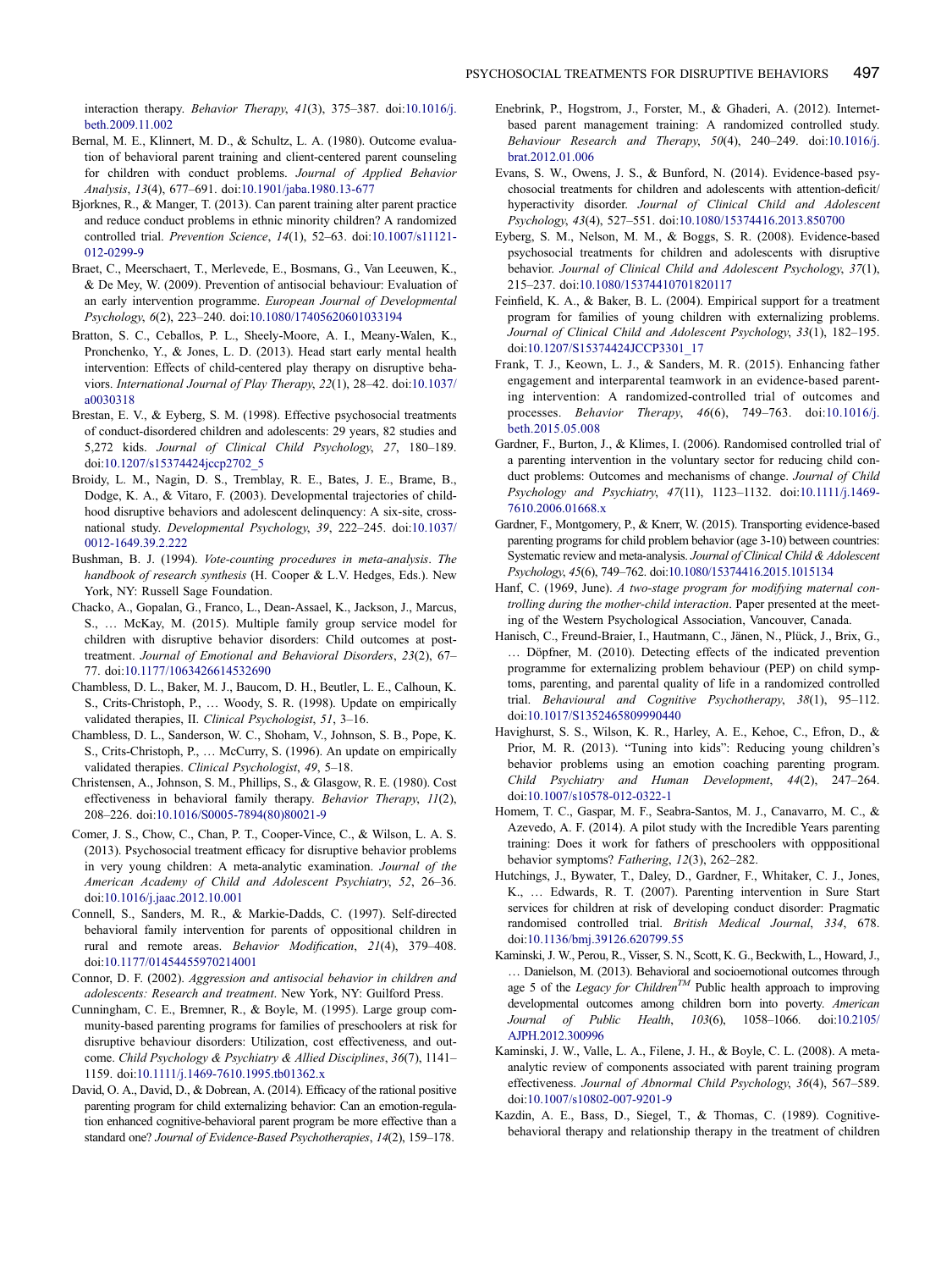<span id="page-22-0"></span>referred for antisocial behavior. Journal of Consulting and Clinical Psychology, 57(4), 522–535. doi:[10.1037/0022-006X.57.4.522](http://dx.doi.org/10.1037/0022-006X.57.4.522)

- Kazdin, A. E., Esveldt-Dawson, K., French, N. H., & Unis, A. S. (1987). Problem-solving skills training and relationship therapy in the treatment of antisocial child behavior. Journal of Consulting and Clinical Psychology, 55(1), 76–85. doi:[10.1037/0022-006X.55.1.76](http://dx.doi.org/10.1037/0022-006X.55.1.76)
- Kazdin, A. E., Siegel, T. C., & Bass, D. (1992). Cognitive problem-solving skills training and parent management training in the treatment of antisocial behavior in children. Journal of Consulting and Clinical Psychology, 60(5), 733–747. doi:[10.1037/0022-006X.60.5.733](http://dx.doi.org/10.1037/0022-006X.60.5.733)
- Kierfeld, F., Ise, E., Hanisch, C., Gortz-Dorten, A., & Dopfner, M. (2013). Effectiveness of telephone-assisted parent-administered behavioural family intervention for preschool children with externalizing problem behaviour: A randomized controlled trial. European Child & Adolescent Psychiatry, 22(9), 553–565. doi[:10.1007/s00787-013-0397-7](http://dx.doi.org/10.1007/s00787-013-0397-7)
- Kim, M.-J., Doh, H.-S., Hong, J. S., & Choi, M.-K. (2011). Social skills training and parent education programs for aggressive preschoolers and their parents in South Korea. Children and Youth Services Review, 33(6), 838–845. doi:[10.1016/j.childyouth.2010.12.001](http://dx.doi.org/10.1016/j.childyouth.2010.12.001)
- Kjobli, J., Hukkelberg, S., & Ogden, T. (2013). A randomized trial of group parent training: Reducing child conduct problems in real-world settings. Behaviour Research and Therapy, 51(3), 113–121. doi:[10.1016/j.](http://dx.doi.org/10.1016/j.brat.2012.11.006) [brat.2012.11.006](http://dx.doi.org/10.1016/j.brat.2012.11.006)
- Kjobli, J., & Ogden, T. (2012). A randomized effectiveness trial of brief parent training in primary care settings. Prevention Science, 13(6), 616– 626. doi:[10.1007/s11121-012-0289-y](http://dx.doi.org/10.1007/s11121-012-0289-y)
- Kling, A., Forster, M., Sundell, K., & Melin, L. (2010). A randomized controlled effectiveness trial of parent management training with varying degrees of therapist support. Behavior Therapy, 41(4), 530–542. doi[:10.1016/j.beth.2010.02.004](http://dx.doi.org/10.1016/j.beth.2010.02.004)
- Kolko, D. J., Campo, J. V., Kelleher, K., & Cheng, Y. (2010). Improving access to care and clinical outcome for pediatric behavioral problems: A randomized trial of a nurse-administered intervention in primary care. Journal of Developmental and Behavioral Pediatrics, 31(5), 393–404. doi[:10.1097/DBP.0b013e3181dff307](http://dx.doi.org/10.1097/DBP.0b013e3181dff307)
- Larsson, B., Fossum, S., Clifford, G., Drugli, M. B., Handegard, B. H., & Morch, W.-T. (2009). Treatment of oppositional defiant and conduct problems in young Norwegian children: Results of a randomized controlled trial. European Child & Adolescent Psychiatry, 18(1), 42–52. doi[:10.1007/s00787-008-0702-z](http://dx.doi.org/10.1007/s00787-008-0702-z)
- Lau, A. S. (2006). Making the case for selective and directed cultural adaptations of evidence-based treatments: Examples from parent training. Clinical Psychology: Science and Practice, 13(4), 295–310.
- Leung, C., Sanders, M. R., Leung, S., Mak, R., & Lau, J. (2003). An outcome evaluation of the implementation of the Triple P-Positive Parenting Program in Hong Kong. Family Process, 42(4), 531–544. doi[:10.1111/j.1545-5300.2003.00531.x](http://dx.doi.org/10.1111/j.1545-5300.2003.00531.x)
- Leung, C., Tsang, S., Heung, K., & Yiu, I. (2009). Effectiveness of Parent-Child Interaction Therapy (PCIT) among Chinese families. Research on Social Work Practice, 19(3), 304–313. doi:[10.1177/1049731508321713](http://dx.doi.org/10.1177/1049731508321713)
- Lochman, J. E., Coie, J. D., Underwood, M. K., & Terry, R. (1993). Effectiveness of a social relations intervention program for aggressive and nonaggressive, rejected children. Journal of Consulting and Clinical Psychology, 61(6), 1053–1058. doi:[10.1037/0022-006X.61.6.1053](http://dx.doi.org/10.1037/0022-006X.61.6.1053)
- Loeber, R., Burke, J. D., Lahey, B. B., Winters, A., & Zera, M. (2000). Oppositional defiant and conduct disorder: A review of the past 10 years, part I. Journal of the American Academy of Child and Adolescent Psychiatry, 39, 1468–1484. doi:[10.1097/00004583-200012000-00007](http://dx.doi.org/10.1097/00004583-200012000-00007)
- Lundahl, B., Risser, H. J., & Lovejoy, M. C. (2006). A meta-analysis of parent training: Moderators and follow-up effects. Clinical Psychology Review, 26(1), 86–104. doi:[10.1016/j.cpr.2005.07.004](http://dx.doi.org/10.1016/j.cpr.2005.07.004)
- McCabe, K., & Yeh, M. (2009). Parent-child interaction therapy for Mexican Americans: A randomized clinical trial. Journal of Clinical Child and Adolescent Psychology, 38(5), 753–759. doi:[10.1080/](http://dx.doi.org/10.1080/15374410903103544) [15374410903103544](http://dx.doi.org/10.1080/15374410903103544)
- McCart, M. R., & Sheidow, A. J. (2016). Evidence-based psychosocial treatments for adolescents with disruptive behavior. Journal of Clinical Child and Adolescent Psychology, 45(5), 529–563. doi:[10.1080/](http://dx.doi.org/10.1080/15374416.2016.1146990) [15374416.2016.1146990](http://dx.doi.org/10.1080/15374416.2016.1146990)
- Meany-Walen, K. K., Bratton, S. C., & Kottman, T. (2014). Effects of Adlerian play therapy on reducing students' disruptive behaviors. Journal of Counseling & Development, 92, 47–56. doi[:10.1002/j.1556-](http://dx.doi.org/10.1002/j.1556-6676.2014.00129.x) [6676.2014.00129.x](http://dx.doi.org/10.1002/j.1556-6676.2014.00129.x)
- Meany-Walen, K. K., Bullis, Q., Kottman, T., & Dillman Taylor, D. (2015). Group Adlerian play therapy with children with off-task behaviors. Journal for Specialists in Group Work, 40(3), 294–314. doi:[10.1080/](http://dx.doi.org/10.1080/01933922.2015.1056569) [01933922.2015.1056569](http://dx.doi.org/10.1080/01933922.2015.1056569)
- Mejia, A., Calam, R., & Sanders, M. R. (2015). A pilot randomized controlled trial of a brief parenting intervention in low-resource settings in Panama. Prevention Science, 16(5), 707–717. doi:[10.1007/s11121-](http://dx.doi.org/10.1007/s11121-015-0551-1) [015-0551-1](http://dx.doi.org/10.1007/s11121-015-0551-1)
- Niec, L. N., Barnett, M. L., Prewett, M. S., & Shanley Chatham, J. R. (2016). Group parent-child interaction therapy: A randomized control trial for the treatment of conduct problems in young children. Journal of Consulting and Clinical Psychology, 84(8), 682–698. doi:[10.1037/](http://dx.doi.org/10.1037/a0040218) [a0040218](http://dx.doi.org/10.1037/a0040218)
- Nixon, R. D. V., Sweeney, L., Erickson, D. B., & Touyz, S. W. (2003). Parent-child interaction therapy: A comparison of standard and abbreviated treatments for oppositional defiant preschoolers. Journal of Consulting and Clinical Psychology, 71(2), 251–260. doi:[10.1037/](http://dx.doi.org/10.1037/0022-006X.71.2.251) [0022-006X.71.2.251](http://dx.doi.org/10.1037/0022-006X.71.2.251)
- Ogden, T., & Hagen, K. A. (2008). Treatment effectiveness of parent management training in Norway: A randomized controlled trial of children with conduct problems. Journal of Consulting and Clinical Psychology, 76(4), 607–621. doi:[10.1037/0022-006X.76.4.607](http://dx.doi.org/10.1037/0022-006X.76.4.607)
- Ojiambo, D., & Bratton, S. C. (2014). Effects of group activity play therapy on problem behaviors of preadolescent Ugandan orphans. Journal of Counseling & Development, 92(3), 355–365. doi:[10.1002/jcad.2014.92.issue-3](http://dx.doi.org/10.1002/jcad.2014.92.issue-3)
- Ollendick, T. H., Greene, R. W., Austin, K. E., Fraire, M. G., Halldorsdottir, T., Allen, K. B., … Wolff, J. C. (2016). Parent management training and collaborative & proactive solutions: A randomized control trial for oppositional youth. Journal of Clinical Child & Adolescent Psychology, 45(5), 591–604. doi[:10.1080/15374416.2015.1004681](http://dx.doi.org/10.1080/15374416.2015.1004681)
- Patterson, G. R., Chamberlain, P., & Reid, J. B. (1982). A comparative evaluation of a parent-training program. Behavior Therapy, 13(5), 638-650. doi:[10.1016/S0005-7894\(82\)80021-X](http://dx.doi.org/10.1016/S0005-7894(82)80021-X)
- Patterson, G. R., & Gullion, M. E. (1968). Living with children: New methods for parents and teachers. Champaign, IL: Research Press.
- Peed, S., Roberts, M., & Forehand, R. (1977). Evaluation of the effectiveness of a standardized parent training program in altering the interaction of mothers and their noncompliant children. Behavior Modification, 1(3), 323–350. doi[:10.1177/014544557713003](http://dx.doi.org/10.1177/014544557713003)
- Pepler, D., Walsh, M., Yuile, A., Levene, K., Jiang, D., Vaughan, A., & Webber, J. (2010). Bridging the gender gap: Interventions with aggressive girls and their parents. Prevention Science, 11(3), 229-238. doi[:10.1007/s11121-009-0167-4](http://dx.doi.org/10.1007/s11121-009-0167-4)
- Perou, R., Bitsko, R. H., Blumberg, S. J., Pastor, P., Ghandour, R. M., Gfroer, J. C., & Huang, L.N. (2013). Mental health surveillance among children – United States, 2005-2011. Morbidity and Mortality Weekly Report, 62(Suppl. 2), 1–35.
- Perrin, E. C., Sheldrick, R. C., McMenamy, J. M., /, B. S., & Carter, A. S. (2014). Improving parenting skills for families of young children in pediatric settings: A randomized clinical trial. JAMA Pediatrics, 168(1), 16–24. doi:[10.1001/jamapediatrics.2013.2919](http://dx.doi.org/10.1001/jamapediatrics.2013.2919)
- Porzig-Drummond, R., Stevenson, R. J., & Stevenson, C. (2015). Preliminary evaluation of a self-directed video-based 1-2-3 Magic parenting program: A randomized controlled trial. Behaviour Research and Therapy, 66, 32–42. doi:[10.1016/j.brat.2015.01.003](http://dx.doi.org/10.1016/j.brat.2015.01.003)
- Sanders, M. R., Markie-Dadds, C., Tully, L. A., & Bor, W. (2000). The Triple P-Positive Parenting Program: A comparison of enhanced,